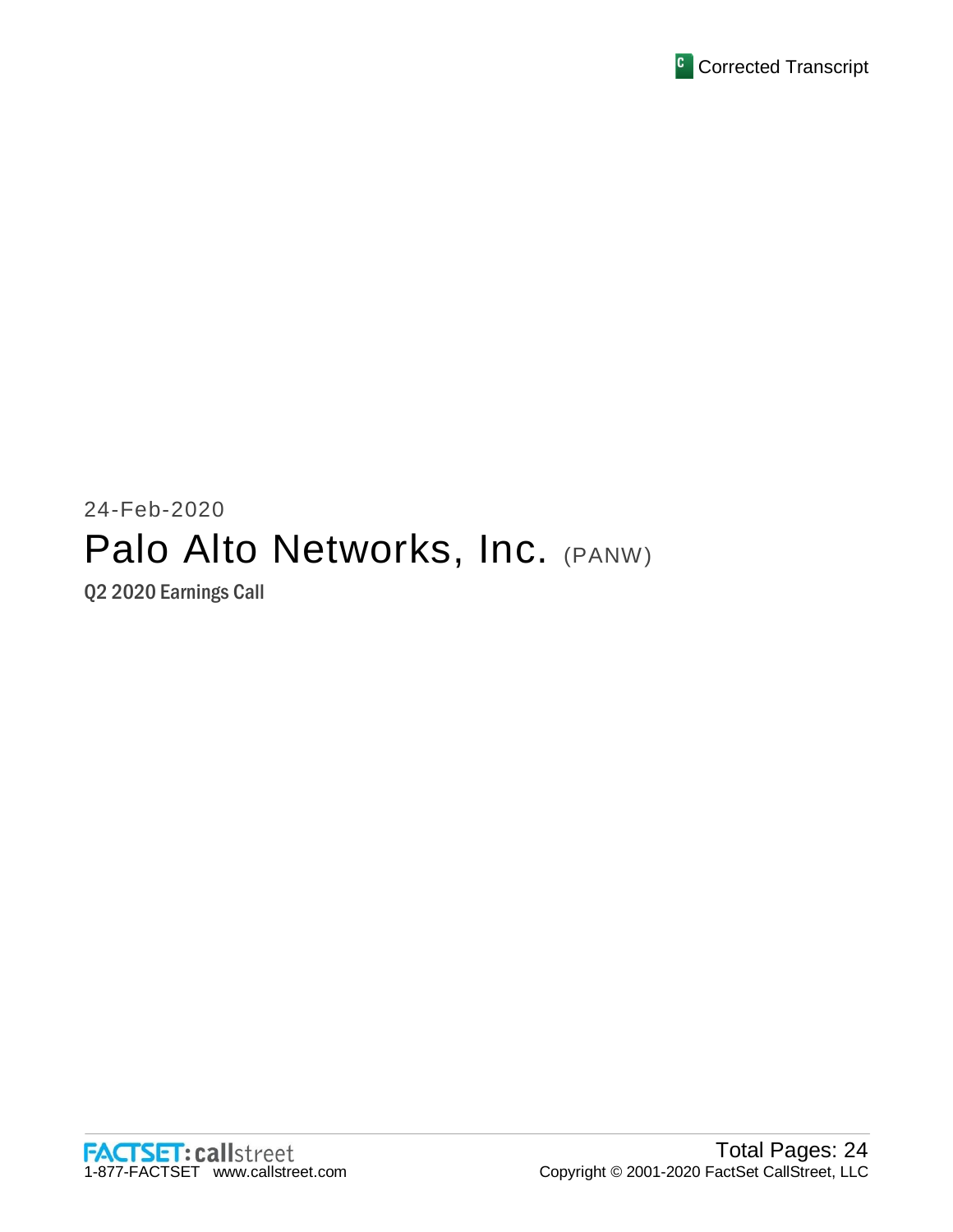## **CORPORATE PARTICIPANTS**

David Niederman Vice President-Investor Relations, Palo Alto Networks, Inc.

Nikesh Arora Chairman & Chief Executive Officer, Palo Alto Networks, Inc.

### Kathleen Ann Bonanno

.....................................................................................................................................................................................................................................................................

Chief Financial Officer & Executive Vice President, Palo Alto Networks, Inc.

Lee Klarich Chief Product Officer, Palo Alto Networks, Inc.

## **OTHER PARTICIPANTS**

Hamza Fodderwala Research Associate, Morgan Stanley & Co. LLC

Walter H. Pritchard Analyst, Citigroup Global Markets, Inc.

Matthew Parron Analyst, JPMorgan Securities LLC

Karl E. Keirstead Analyst, Deutsche Bank Securities, Inc.

Michael Turits Analyst, Raymond James & Associates, Inc.

Howard Ma Analyst, Jefferies LLC

Nehal Sushil Chokshi Analyst, Maxim Group LLC

Yi Fu Lee Analyst, Oppenheimer & Co., Inc. (Broker)

Imtiaz Koujalgi Analyst, Guggenheim Securities LLC

Keith Bachman Analyst, BMO Capital Markets Corp.

Patrick Colville Analyst, Arete Research Services LLP

Gregg Moskowitz Analyst, Mizuho Securities USA LLC

Gray Powell Analyst, BTIG LLC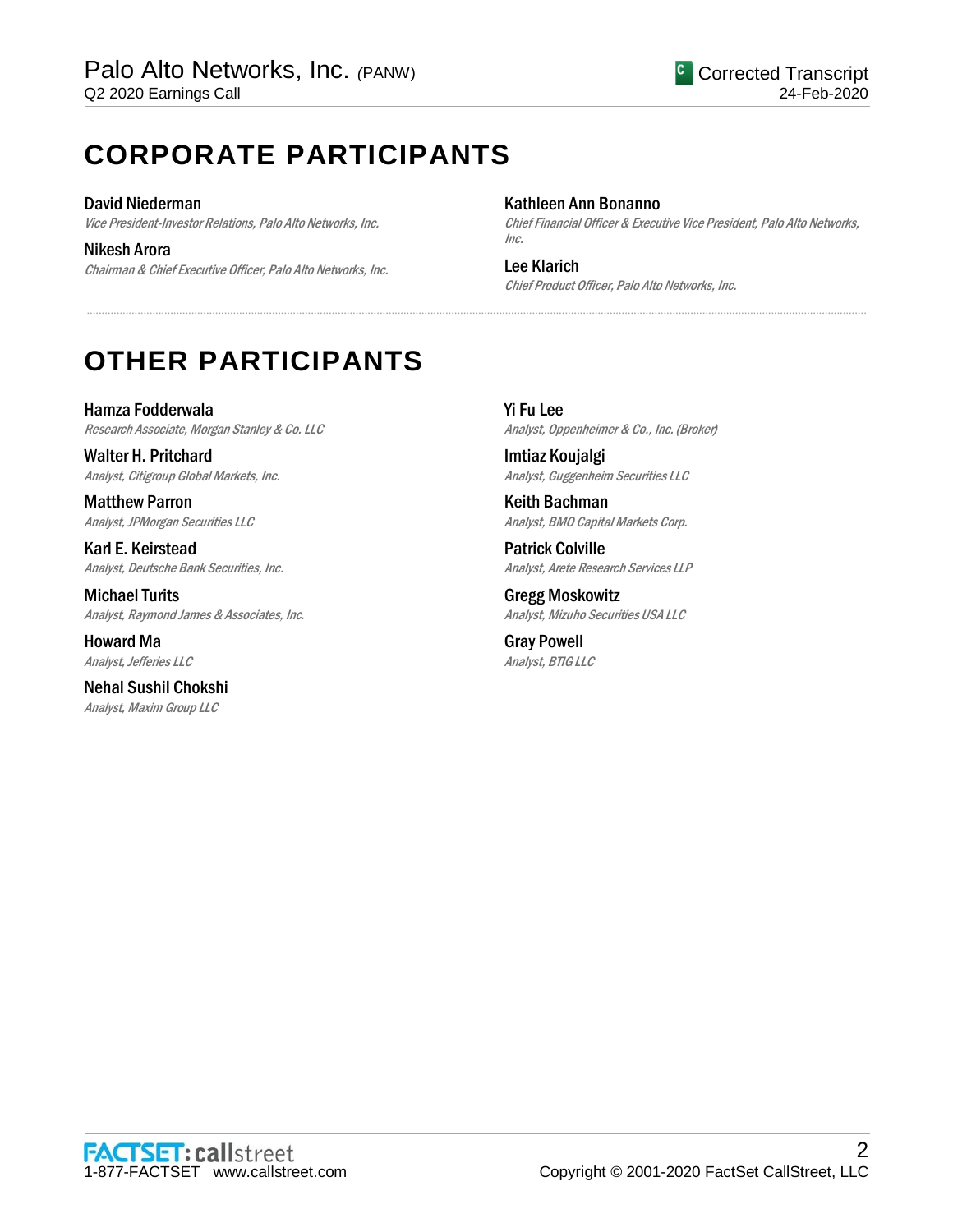## **MANAGEMENT DISCUSSION SECTION**

**Operator**: Good day, everyone, welcome to the Palo Alto Networks Fiscal Second Quarter 2020 Earnings Conference. Today's call is being recorded.

At this time, I'd like to turn things over to Mr. David Niederman, Vice President of Investor Relations. Please go ahead, sir.

.....................................................................................................................................................................................................................................................................

## David Niederman

Vice President-Investor Relations, Palo Alto Networks, Inc.

Good afternoon, and thank you for joining us on today's conference call to discuss Palo Alto Networks fiscal second quarter 2020 financial results. This call is being broadcast live over the web and can be accessed on the Investors section of our website at investors.paloaltonetworks.com. With me on today's call are Nikesh Arora, our Chairman and Chief Executive Officer; Kathy Bonanno, our Chief Financial Officer; and Lee Klarich, our Chief Product Officer.

This afternoon, we issued a press release announcing our results for the fiscal second quarter ended January 31, 2020. If you would like a copy of the release, you can access it online on our website.

We would like to remind you that during the course of this conference call, management will make forward-looking statements including statements regarding our financial guidance and modeling points for the fiscal third quarter, full fiscal year 2020 and our next three years, our competitive position, our proposed accelerated share repurchase and the demand and market opportunity for our products and subscriptions, benefits and timing of new products and subscription offerings and trends, and certain financial results and operating metrics. These forward-looking statements involve a number of risks and uncertainties, some of which are beyond our control, which could cause actual results to differ materially from those anticipated by these statements. These forwardlooking statements apply as of today. You should not rely on them as representing our views in the future and we undertake no obligation to update these statements after this call.

For a more detailed description of factors that could cause actual results to differ, please refer to our quarterly report on Form 10-Q filed with the SEC on November 26, 2019 and our earnings release posted a few minutes ago on our website and filed with the SEC on Form 8-K. Also please note that certain GAAP financial measures we use on this call are expressed on a non-GAAP basis and have been adjusted to exclude certain charges. For historical periods, we have provided reconciliations of these non-GAAP financial measures to GAAP financial measures in the supplemental financial information that can be found in the Investors section of our website located at investors.paloaltonetworks.com.

And finally, once we have completed our formal remarks, we will be posting them to our Investor Relations website under the quarterly results section. We'd also like to inform you that we will be attending the Morgan Stanley TMT Conference in San Francisco on March 5th.

.....................................................................................................................................................................................................................................................................

And with that, I'll turn the call over to Nikesh.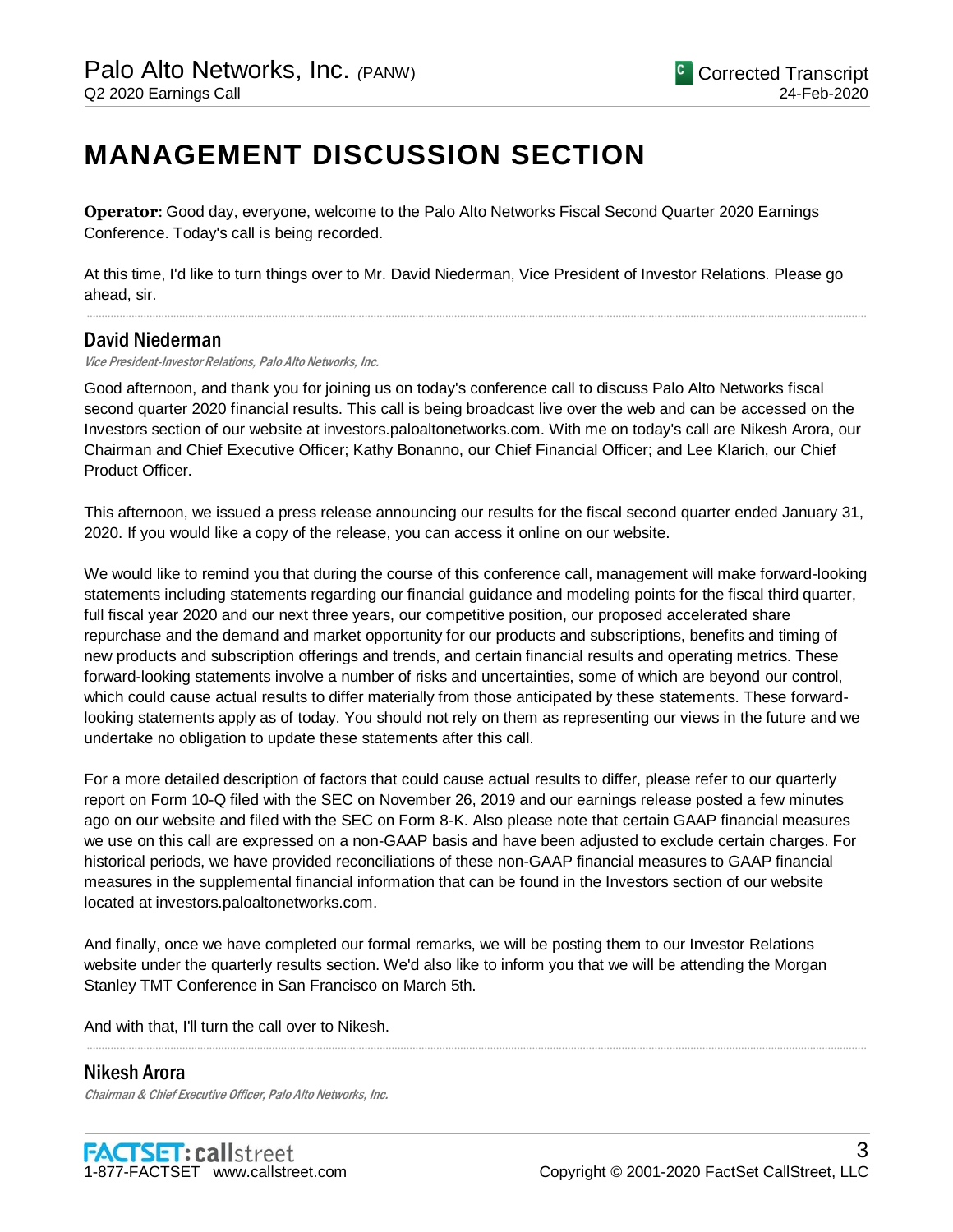## Palo Alto Networks, Inc. *(*PANW)

Thank you, David. Good afternoon, and thank you, everyone, for joining our call. I was talking to our President, Amit Singh, earlier today. He just finished a two-day review of our sales teams around the world. He was excited more than I've ever seen him excited since he started Palo Alto Networks. He was excited that we are having more strategic conversations ever around the world. And our strategy around cloud security, securing the SOC and adding capability to our firewalls is resonating with customers and we're launching more integrated capability than ever before, and our customers are responding well to our efforts.

And in the presence of all that enthusiasm, our billings are up 17% year-over-year, including strong performance from our next-generation security offerings which grew 101% in Q2. I was thinking about this earnings call. It's definitely a contrast. We are executing well on our transformation, but becoming more relevant to our customers and building a second and third leg to our security business, which is the hardest thing to do. But I do know that you all want to talk about products.

So, let's cut to the chase. Am I disappointed with what happened with our product revenues? Yes. We talked about the impact of sales incentive changes last year, which had impacted our sales team's focus on product versus Next-Generation Security. We, of course, corrected that and balanced their focus. We knew that the problem will take some time to correct as we discussed last quarter. In all fairness, we were expecting improvement this quarter, which hasn't arrived.

Product performance did (sic) [didn't] improve partly, because the sales incentive change is going to take longer than expected, and partly because we were too optimistic about some of the deals closing in the quarter. Upon deep inspection, I feel that the softness will take a little more time.

So, what are we going to do about this and what gives us comfort that performance will improve? First, we're following up with the success of our Prisma and Cortex speedboats and have created new speedboat for firewalls to drive entrepreneurial energy and momentum. The leadership for this speedboat is now in place. We've hired Andy Elder, who joined us from Riverbed and Alan Doswell, who joined us from Cisco, who will be leading this speedboat.

Secondly, we recently launched SD-WAN across our entire firewall estate. And when combined with Prisma Access, we believe this is a great SASE solution. We're still in early stages, but we have closed some deals and are seeing heightened interest from our customers and positive feedback on the vision and simplicity of our SD-WAN solution. Along with our technology partners, we have the capability to bring a full branch architecture solution and feel good about our ability to compete.

Finally, we're seeing signs and early indicators that we track across our business where we are likely to see some product growth resume in the fiscal fourth quarter. So let me revisit that in terms of what it means to our outlook going forward on product and its impact to Palo Alto Networks.

We expect product growth to improve in the second half of fiscal 2020 and turn positive in fiscal Q4. However, products will still be below our internal expectations. We expect that product will return to market growth next year in fiscal 2021. We have put cost containment measures into place to match our investment trajectory with our profitability expectations. And Kathy will give you more details around this versus our EPS forecast.

Lower product growth will, of course, impact our Firewall-as-a-Platform metric, we now expect double-digit growth this year. The management team and I have revisited our three-year guidance that we gave at Analyst Day. We're only two quarters in to that guidance. Upon deep inspection we still feel confident in our long-term outlook for fiscal 2022.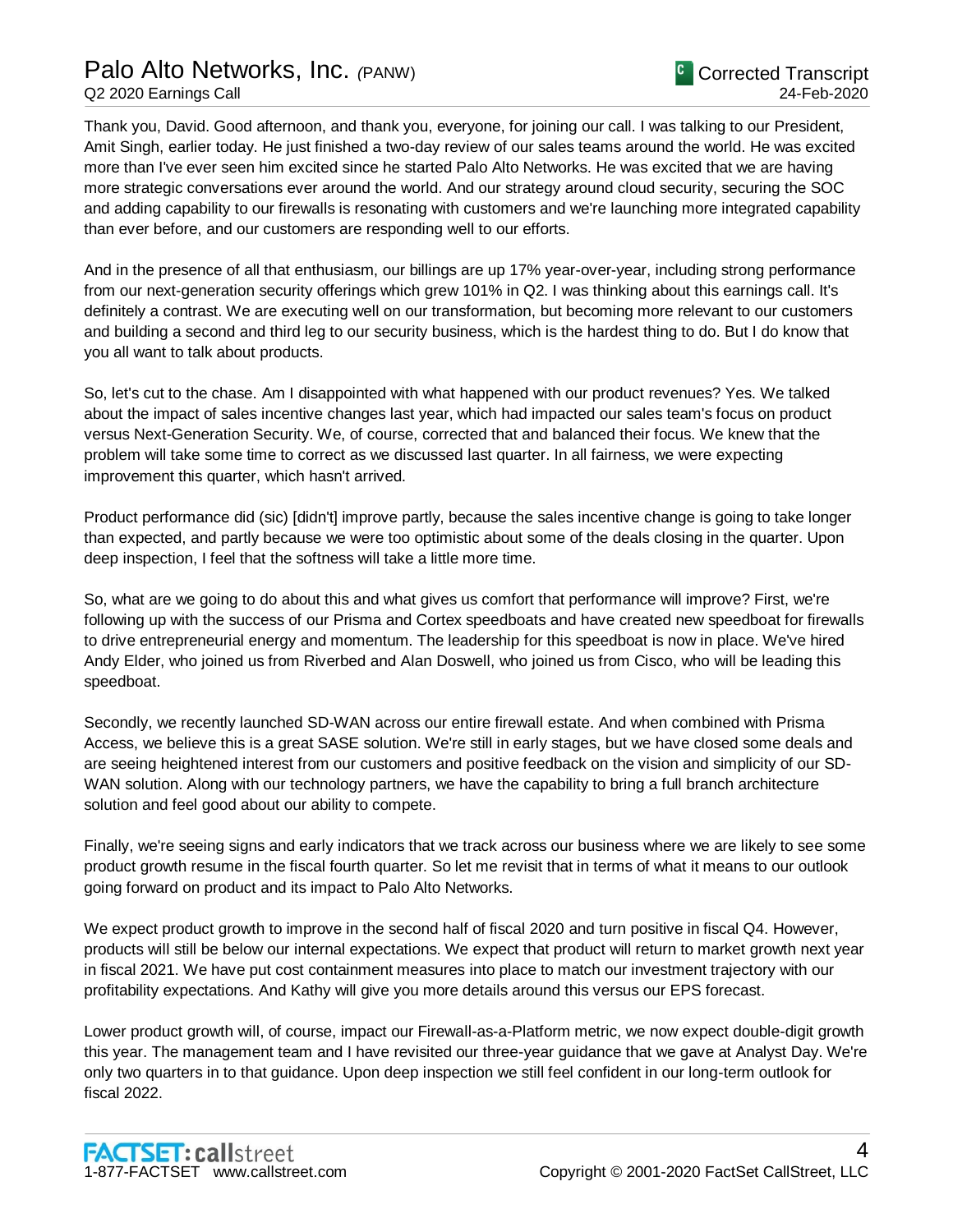Now that we've talked about the product issue and the impact to financials, let's talk about what's working. Amit, Lee, Nir and I have seen over 100 customers this quarter. Our strategy is resonating. Organizations everywhere are undergoing a profound digital transformation. Fundamentally, reshaping the way they operate, innovate and connect with the people they serve.

These transformations are helping drive the need for Prisma and Cortex. I'd like to share a few key wins in the quarter. In fiscal Q2, a number of customer wins illustrate the power of our comprehensive approach to security, including a large US retailer who expanded the Palo Alto Network's footprint this quarter with an eight-figure deal spanning each of our three pillars including Prisma Cloud, Prisma Access and SaaS, Cortex and our Next-Generation Firewall.

This is one of our largest deals in recent times and a true cross platform buy of Prisma, Cortex and Firewall. A multinational travel management company expanded their next-generation firewalls at Prisma Access following the purchase of Demisto last fiscal quarter.

It's a great example of how one of our Next-Generation Security services opened the door with a major account for future firewall purchases. I also love this example because the client was pursuing the goal of building a network that will support a significant number of employees and also transition away from MPLS.

Our solution not only provides significant flexibility and increased visibility, we also -our customers also derive substantial savings compared to prior architectures. We got a deal with a large German automotive company who purchased Prisma Cloud Compute, formerly known as Twistlock. Prisma will be a critical pillar of the customers move to 100% cloud first architecture and shift less security model. These wins are excellent examples of our success in articulating our vision of security and being able to demonstrate our value proposition to customers.

As a final indication of our momentum, in the first half of fiscal 2020, we closed two of our top 20 largest deals in the company's history. Additionally, Prisma Cloud had another record-setting quarter and closed an eight-figure, yes, eight-figure deal with the US retailer I highlighted earlier; the largest deal in the history of Prisma Cloud.

During the quarter, we also continued to drive innovation across our products, this time with our Firewall. In December, we launched SD-WAN for Next-Generation Firewalls. Customers are currently testing this offering and feedback is positive as they appreciate our vision and the simplicity of solution. We will continue to add new firewall subscriptions in 2020, including IoT later this year.

Earlier today, we announced Cortex XSOAR, an extended Security Orchestration Automation and Response platform that natively integrates threat intelligence management. Cortex XSOAR is the significant evolution of the Demisto platform, and we believe it'll redefine the SOAR category by making threat intelligence much more actionable at scale.

In Prisma Cloud, we have launched the first version of our integrated product where SaaS customers of Prisma Cloud who are using it for workload security can seamlessly leverage the capability to deploy container security. In a short period since launch we have seen 10% of our customers take up both modules. This is exciting because we are hard at work to develop, integrate and deploy four modules over the course of this year including the integration of Aporeto.

Turning to our marketing efforts, if you will be attending RSA, you will likely notice that a fresh look and feel of the new Palo Alto Networks branding. Additionally, we have launched a standalone brand for our Firewall business,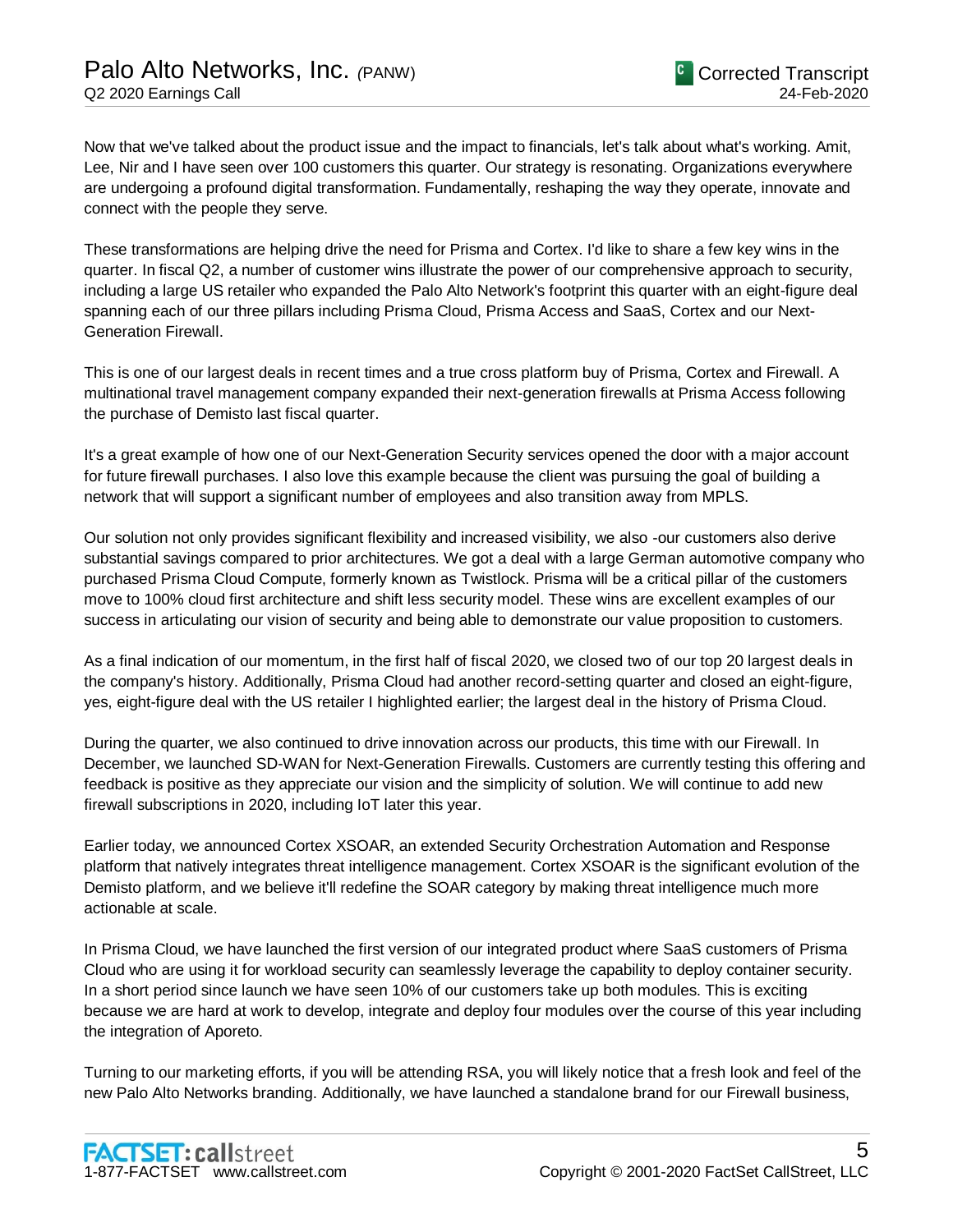## Palo Alto Networks, Inc. *(*PANW) Q2 2020 Earnings Call

STRATA. Over the past several months, we have launched and built two of the premier brands in cyber-security, Prisma and Cortex. When we took a step back and reviewed our position, it became clear that the firewalls needed their own brand. All three brands roll up to the Palo Alto Networks, which also sports a new updated logo.

On the people front, we are continuing to prioritize our culture and workplace environment. We're highly focused on making Palo Alto Networks a place where everyone feels inspired to do their best work. And we're extremely pleased to earn a perfect score of the Human Rights Campaign Foundation's 2020 Corporate Equality Index and also the designation of a Best Place to Work for LGBTQ Equality. We are very, very proud of this achievement.

Finally, I want to highlight our proposed accelerated share repurchase transaction, or ASR, that we announced earlier today in our earnings press release. The proposed ASR was the amount of \$1 billion and is expected to occur in our fiscal third quarter and represents the capital allocation strategy that we believe returns value to shareholders, while still allowing us with sufficient flexibility to achieve our goal. The proposed ASR is in addition to the \$1 billion repurchase authorization that we announced in February 2019. As of today, approximately \$800 million remain available for future share purchases under the February authorization.

In closing, we continue to chart new territory cyber-security with our three-platform strategies taking shape. We have a lot of work to do, but it's heartening to see our customers partnering with us in a more strategic manner. We are the largest cyber-security company providing industry-leading growth, while transforming our business to protect our customers as they go through this transition. The new data center will be the cloud, and we will be there for our customers in Prisma, a new frontier in AI and ML and Cortex was all our customers need cybersecurity automation. Last, but not, definitely not the least, firewall technologies will continue [indiscernible] (00:11:18:) customers in their data centers or in the cloud and we will be there beside them with STRATA.

With that, I'll turn the call over to Kathy.

## Kathleen Ann Bonanno

Chief Financial Officer & Executive Vice President, Palo Alto Networks, Inc.

Thank you, Nikesh. Before I start, I'd like to note that except for revenue and billings figures, all financial figures are non-GAAP and growth rates are compared to the prior-year period unless stated otherwise. As Nikesh indicated, we believe our overall business remains healthy despite our Q2 product revenue performance. In the second quarter, we continued to add new customers at a healthy clip and sales of our Next-Gen Security offerings continue to be strong.

.....................................................................................................................................................................................................................................................................

In Q2, total revenue grew 15% to \$816.7 million. Looking at growth by geography; the Americas grew 15%; EMEA grew 12%; and APAC grew 20%. Q2 product revenue of \$246.5 million declined 9% compared to the prior year. Q2 SaaS-based subscription revenue of \$342.6 million increased 37%. Support revenue of \$227.6 million increased 20%. In total, subscription and support revenue of \$570.2 million increased 30% and accounted for a 70% share of total revenue.

Turning to billings. Q2 total billings of \$998.9 million net of acquired deferred revenue increased 17%. The dollarweighted contract duration for new subscription and support billings in the quarter remained at approximately three years, up by approximately one-month year-over-year. For the first half of fiscal 2020, billings of \$1.9 billion increased 18% year-over-year; product billings were \$479.8 million, down 7% and accounted for 25% of total billings; subscription billings were \$868.9 million, up 34%; support billings were \$547.6 million, up 22%. Total deferred revenue at the end of Q2 was \$3.2 billion, an increase of 27% year-over-year.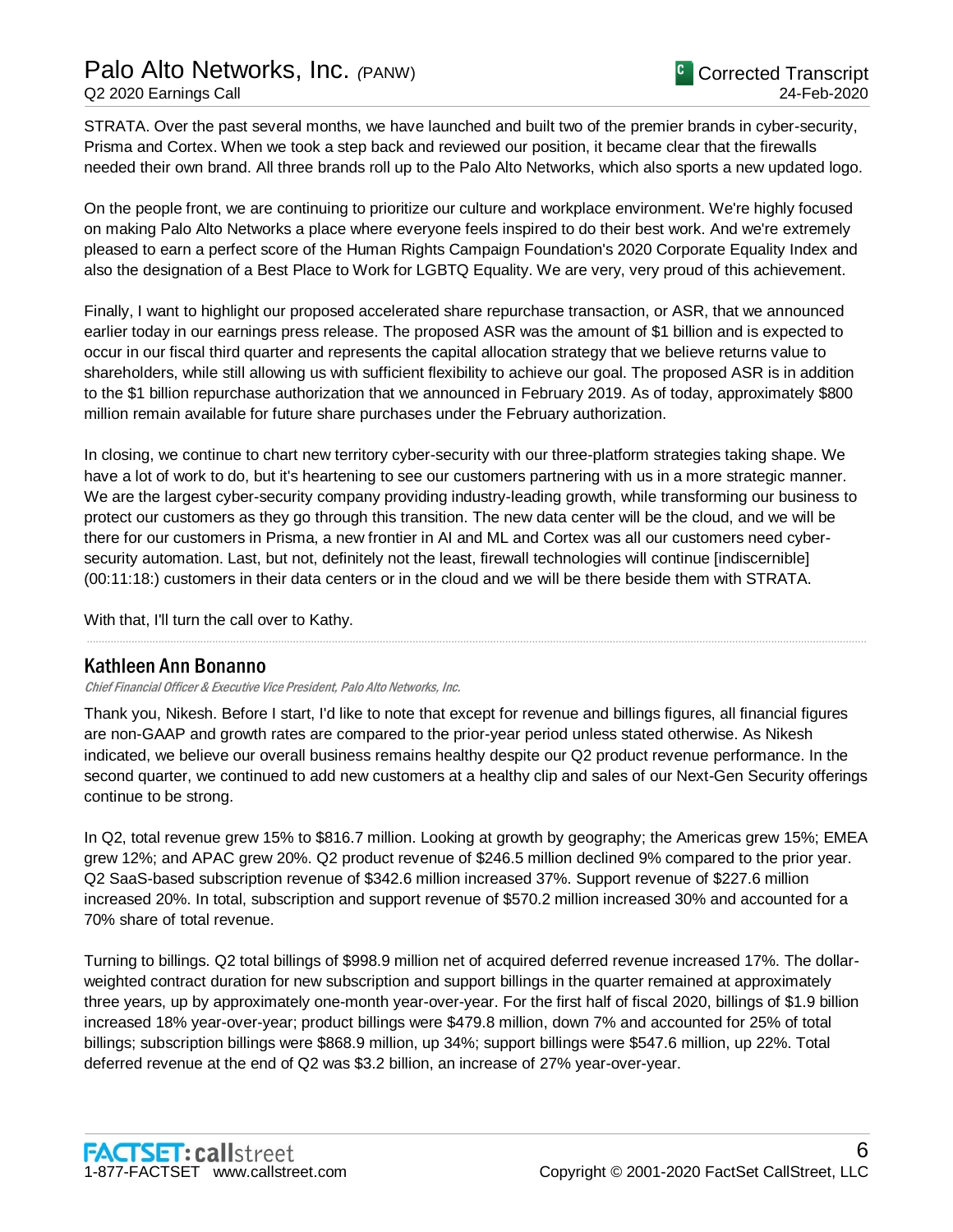## Palo Alto Networks, Inc. *(*PANW) Q2 2020 Earnings Call

In addition to adding over 2,500 new customers in the quarter, we continued to increase our wallet share with existing customers. Our top 25 customers, 24 of which made a purchase this quarter spent a minimum of \$46.2 million in lifetime value through the end of Q2 2020. This is a 30% increase over just \$35.6 million in the comparable prior year period.

Q2 gross margin was 76.4%, which was up 10 basis points compared to last year. Q2 operating margin was 17.9%, a decline of 670 basis points year-over-year and includes a headwind of approximately \$9 million of net expense associated with our recent acquisitions. We ended the second quarter with 7,643 employees.

On a GAAP basis for the second quarter, net loss increased to \$73.7 million or \$0.75 per basic and diluted share. Non-GAAP net income for the second quarter declined 18% to \$120.3 million or \$1.19 per diluted share. Our non-GAAP effective tax rate for Q2 was 22%.

Turning to cash flows and balance sheet items. We finished January with cash, cash equivalents and investments of \$3.5 billion. Q2 cash flow from operations of \$306.9 million increased by 11% year-over-year. Free cash flow was \$257.8 million, up 2% at a margin of 31.6%. Adjusted free cash flow in the quarter was \$275.6 million, representing a margin of 33.7%, excluding cash charges associated with our headquarters in Santa Clara.

Capital expenditures in the quarter were \$49.1 million, of which \$17.8 million was associated with our headquarters in Santa Clara. DSO was 57 days, an increase of seven days from the prior year period.

Turning now to guidance and modeling points. As Nikesh noted earlier, we anticipate that product revenue growth will improve in the second half of fiscal 2020, but will remain below our initial expectations. As such, we are modifying our guidance for the full fiscal year. Please note that our guidance does not reflect any potential disruptions in our global supply chain that could result from the coronavirus, which we are carefully monitoring.

For the third fiscal quarter of 2020, we expect revenue to be in the range of \$835 million to \$850 million, an increase of 15% to 17% year-over-year. We expect billings to be in the range of \$980 million to \$1 billion, an increase of 19% to 22% year-over-year. We expect Q3 2020 non-GAAP EPS to be in the range of \$0.96 to \$0.98 using approximately 99.5 million to 101.5 million shares.

For the full fiscal year, we expect revenues to be in the range of \$3.350 billion to \$3.390 billion, representing yearover-year growth of 16% to 17%. Billings to be in the range of \$4.075 billion to \$4.125 billion, representing growth of 17% to 18% year-over-year.

Next-Gen Security billings to be in the range of \$810 million to \$820 million, representing year-over-year growth of 79% to 82%. We expect fiscal 2020 non-GAAP EPS to be in the range of \$4.55 to \$4.65 using approximately 99 million to 101 million shares.

Finally, turning to free cash flow. For the full year, we expect an adjusted free cash flow margin of approximately 28%.

Before I conclude, I'd like to provide some additional modeling points. We expect our Q3 and fiscal 2020 non-GAAP effective tax rate to remain at 22%. CapEx in Q3 will be approximately \$85 million to \$90 million with approximately \$50 million related to real estate purchased to accommodate future expansion of our headquarters in Santa Clara. As a result, we are increasing our expected full-year CapEx to approximately \$220 million to \$230 million with approximately \$100 million related to our headquarters.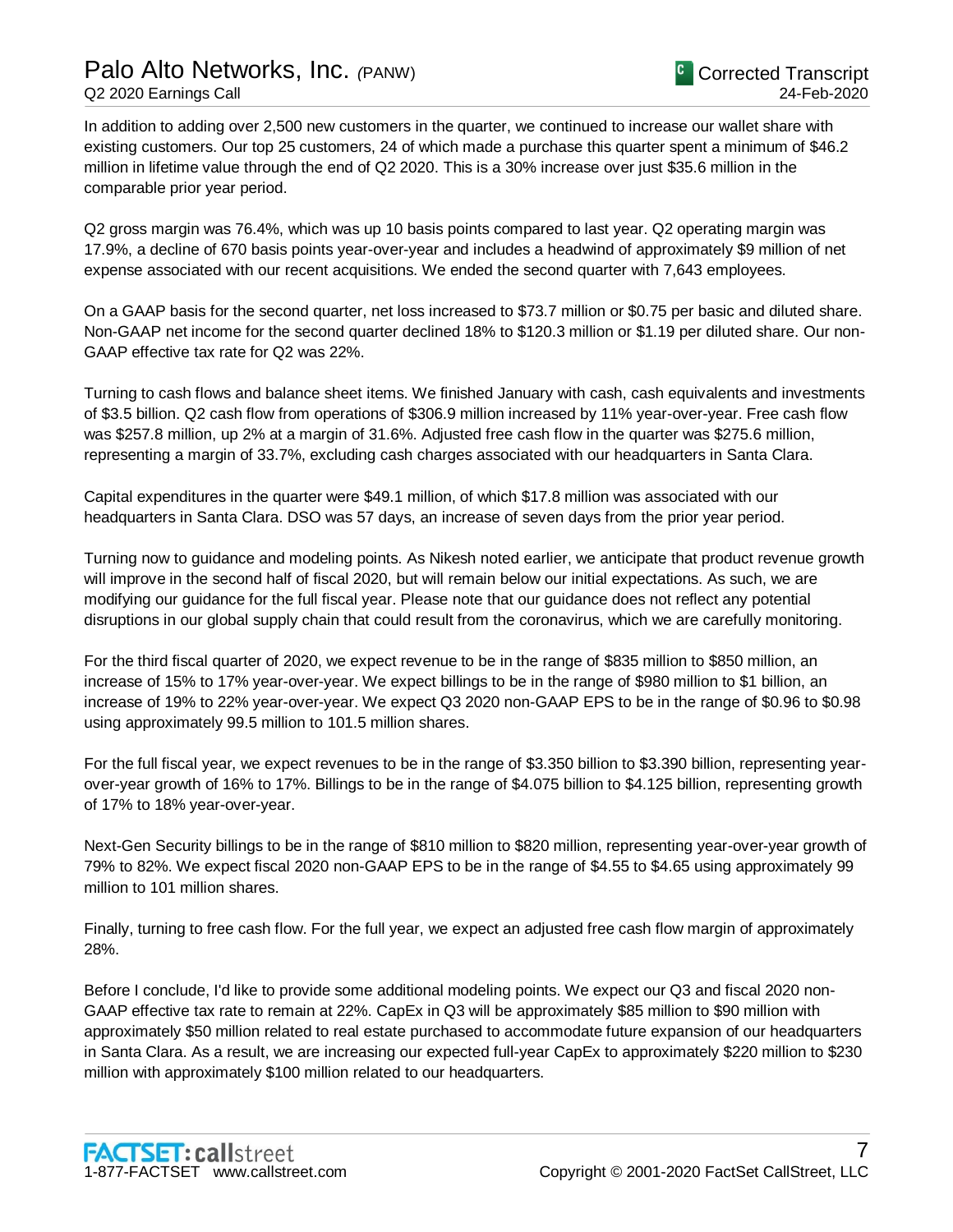Finally, our adjusted free cash flow in Q3 and fiscal 2020 will exclude costs associated with the expansion of our headquarters, including the real estate purchase I just described as well as a \$50 million cash payment for litigation-related settlement.

.....................................................................................................................................................................................................................................................................

With that, I'd like to open the call for questions. Operator, please poll for questions.

## **QUESTION AND ANSWER SECTION**

**Operator**: Thank you. [Operator Instructions] We'll hear first today from Keith Weiss with Morgan Stanley.

### Hamza Fodderwala

**Hamza Fodderwala**<br>Research Associate, Morgan Stanley & Co. LLC Quarter Compared to the Compared of the Compared Compared Tensors

Hi. This is Hamza Fodderwala in for Keith Weiss. Thank you for taking my questions. A couple ones for me. First on the product revenue side, Nikesh, is there anything else that you're seeing in terms of any unforeseen challenges within the Firewall business? Has there been any change to the competitive landscape at all? You mentioned launching SD-WAN. Obviously, there's another vendor that's had some pretty strong traction there. So, any more color would be really helpful.

.....................................................................................................................................................................................................................................................................

.....................................................................................................................................................................................................................................................................

### Nikesh Arora

Chairman & Chief Executive Officer, Palo Alto Networks, Inc.

Thanks for the question. Yeah. Look, as we highlighted in the prior quarter, we made changes in our sales incentives last year to drive Prisma and Cortex because honestly, there's very few examples when I came to enterprise security of companies building a second or third product line to [ph] drive (20:27) the first product line. We spent a lot of effort as a team trying to figure out how can we build where the opportunities were, we aligned it on cloud, we aligned it on automation and machine learning and we made some significant bets both in terms of acquisitions and resources in driving Prisma and Cortex. That changed and trying to get salespeople to learn, appreciate, understand and sell these things caused them to pivot hard, because they're going to make a lot of money selling Prisma and Cortex and they did.

What they did was because they're focused on this, and there's only finite resources, they didn't go and knock on enough doors to create Firewall demand. And as you know, there's a cycle from demand to closure which has its own motion, takes its own time. And we discovered that much later in the year, while we're delighted with the success of Prisma and Cortex in Q4, we realized that we had been systematically eroding the opportunity to have a large pipeline going into Q1, which is why you saw our Q1 results. We were optimistic that we would be able to accelerate that effort and try and get deals closed sooner. But unfortunately, it was hard to fight the tape. There is a cycle, there is a motion and our customers are used to it and that's what is in front of us. Hence, we have had to revise our product efforts.

In terms of what's going on in the market, yes, SD-WAN is a trend as you see it. There are other people out there who are doing well with SD-WAN. There are SD-WAN companies out there doing well with SD-WAN. We have SD-WAN partners. Every time we go sell Prisma Access as part of our SASE solution, either we now use our own SD-WAN or customers choose other SD-WAN package. Definitely, SD-WAN is a trend. And we think as people go to the cloud, as network architectures change, MPLS starts to get pulled off of and the internet becomes a new network, we will see people leverage more SD-WAN capabilities.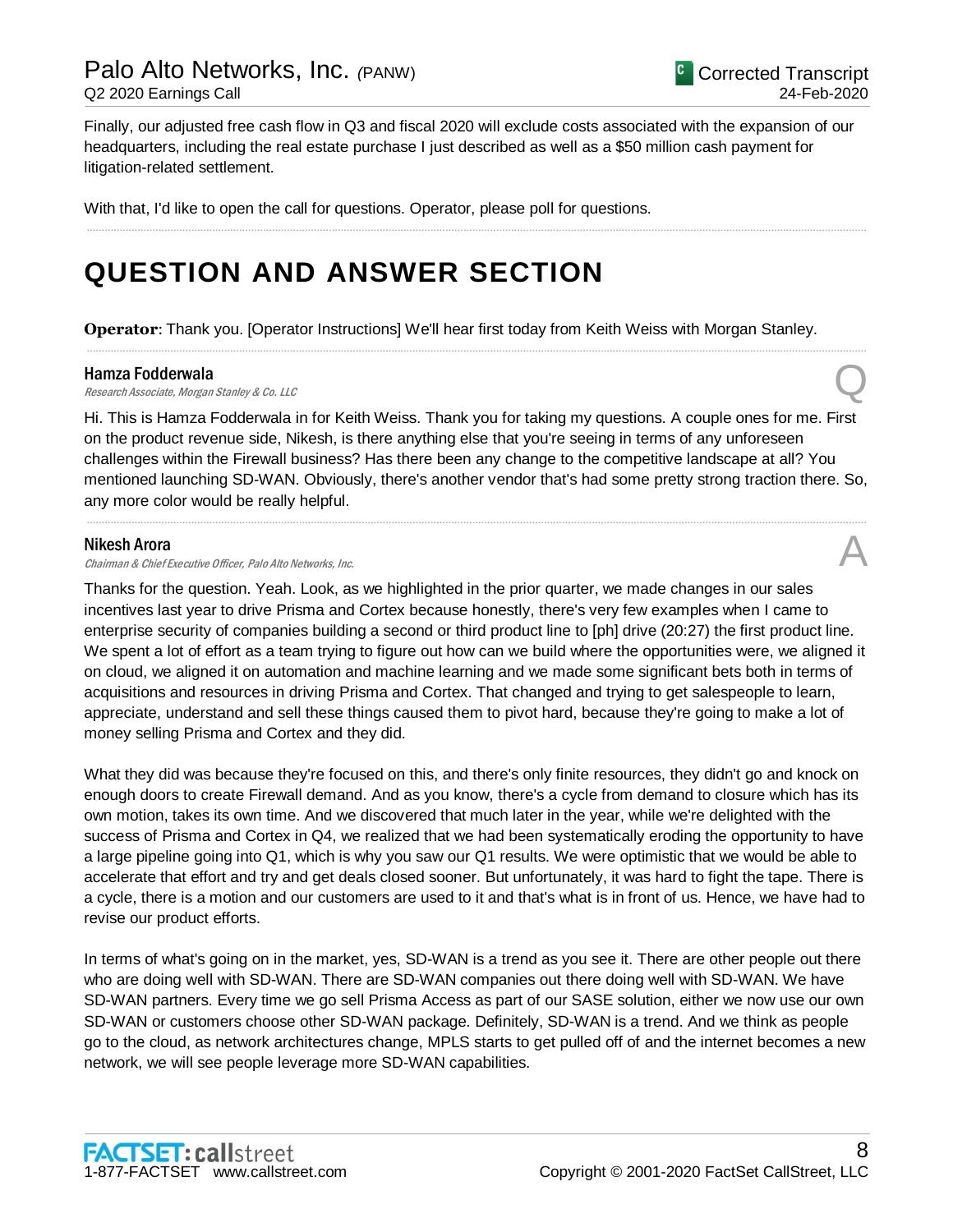So, it is an area of focus. It continues to remain an area of focus. And we're excited by the progress we've made since December in terms of getting customer interest in our solution. Other than that, honestly, I think this is an execution issue at our end. I don't see that the market is changing. So, you've got to take our medicine and got to go ahead and go execute.

.....................................................................................................................................................................................................................................................................

#### Hamza Fodderwala

**Hamza Fodderwala**<br>Research Associate, Morgan Stanley & Co. LLC Quarter Compared to the Compared of the Compared Compared Tensors

Got it. And I just had one follow-up question on the Next-Gen side. On Cortex, it seems like there's been some really strong traction there. I was curious to know the announcements that you made earlier today on that product. How do you expect that to translate to further pipeline into the second half of this year? And what are some of the early trends that you're seeing there? And that's it for me.

.....................................................................................................................................................................................................................................................................

#### Nikesh Arora

Chairman & Chief Executive Officer, Palo Alto Networks, Inc.

Yeah. So, as you know, on Cortex, we have two products. In the larger category of security, automation applying AI and machine learning, we have a product called Cortex XDR, which in the simplest form competes in the XDR category which is the next-generation of the EDR category where some of the newest sort of endpoint vendors have migrated to. And there we keep adding more data sources into our injection capability. So, XDR is doing well. Our primary customers have come mostly from Palo Alto customers who've had our firewall and some new customers who want our endpoint capabilities from the XDR perspective. And that business is doing well.

What we announced this morning was the Cortex XSOAR, which is the next evolution of what was Demisto. In the past, we sold Demisto to our customers. And the constant feedback we got was, it'll be amazing to track in terms of management will be part of this capability and we would have to go stitch it on top of our capabilities to automate and our playbooks on.

So, the Demisto team has rallied and merged threat intel management in the capability of what both Demisto and simplifying the XSOAR. [indiscernible] (00:24:05) industry analysts have been calling for this. They've been calling for this trend. So, we are first in launching that capability. But purely from a mechanical perspective, every customer who is a customer of Demisto should want an upgrade to this capability. Additionally, it should open up a larger market for us with Demisto who's with that Intel market which is we think probably the same size of the SOAR market, so very excited about it.

.....................................................................................................................................................................................................................................................................

#### Hamza Fodderwala

**Hamza Fodderwala**<br>Research Associate, Morgan Stanley & Co. LLC Quarter Compared to the Compared of the Compared Compared to the Co

Thank you.

#### Nikesh Arora

**Nikesh Arora**<br>Chairman & Chief Executive Officer, Palo Alto Networks, Inc.  $\mathcal{A}$ 

But thank you for asking a Cortex question. I was thinking that question wouldn't come towards until the end of the call. .....................................................................................................................................................................................................................................................................

.....................................................................................................................................................................................................................................................................

.....................................................................................................................................................................................................................................................................

**Operator**: We'll hear next from Walter Pritchard with Citi.

Walter H. Pritchard Walter H. Pritchard  $\bigotimes$ <br>Analyst, Citigroup Global Markets, Inc.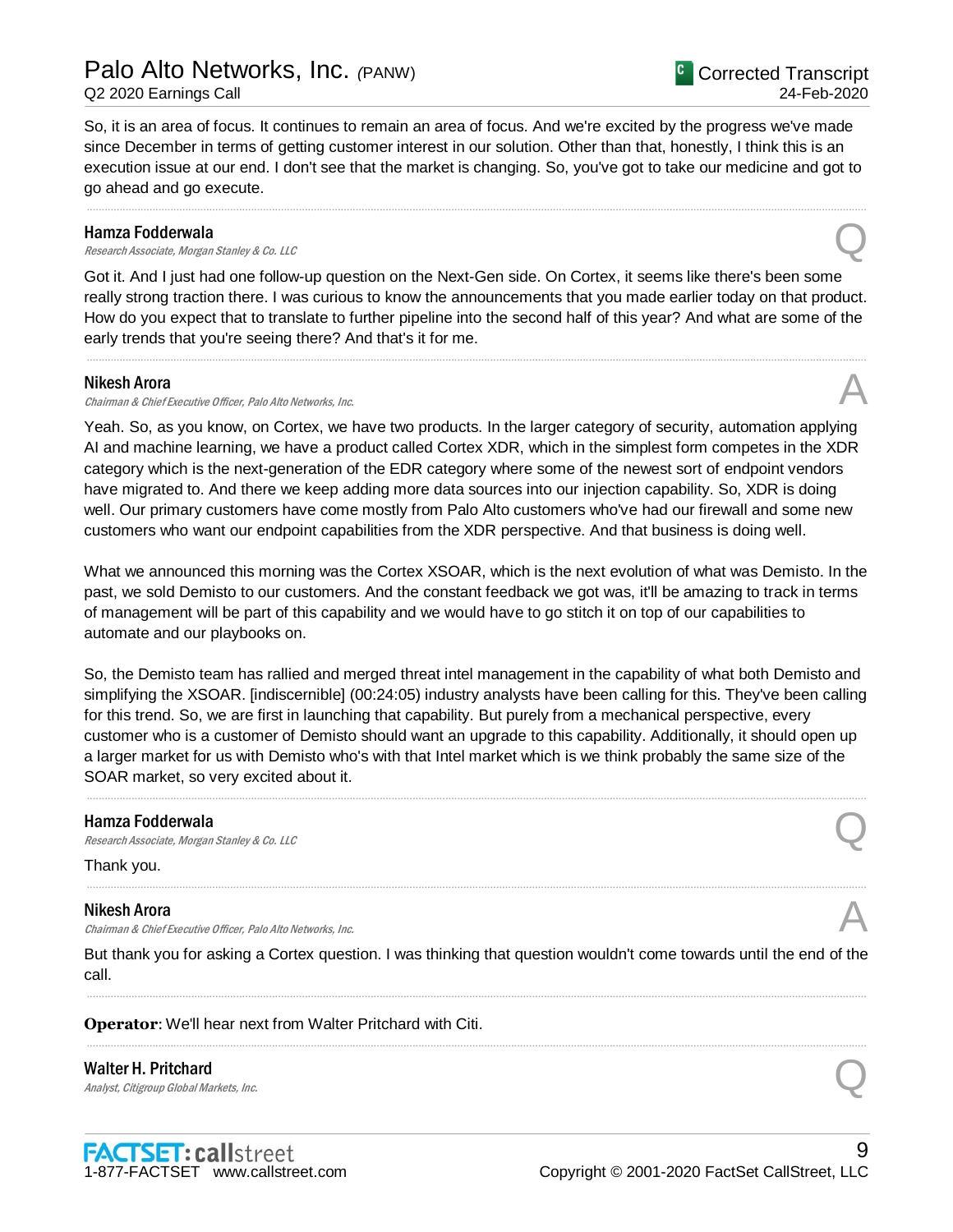## Palo Alto Networks, Inc. *(*PANW)

Q2 2020 Earnings Call

Hi. Thanks. Nikesh, question for you just on the – if we're thinking about this not from the sales incentive perspective and what behavior you're driving, but just from a customer demand perspective, how do you think about, I guess, we all understand I think that Firewall demand is not what it was two, three years ago. But certainly, I think we hear in the industry that customers spend on Firewall is flat or maybe slightly up. And I'm wondering as it relates to your customer base with Firewall, revenue down two quarters here now. Are customers – did they buy last year and they're holding off their purchases? Or they're holding their purchases in the future? I'm just wondering how we think about it from the buyer perspective. I think we well understand everything you've done from the sales incentive side from the sort of supply side.

.....................................................................................................................................................................................................................................................................

### Nikesh Arora

Chairman & Chief Executive Officer, Palo Alto Networks, Inc.

Yeah. Thanks, Walter. I think that's a good question. Look, from a buyer perspective, every customer is on a different life cycle in terms of both where their infrastructure is today and where they're trying to go tomorrow, whether they're adding more data centers or going to the cloud or trying to replace their sort of traffic coming back home and trying to build some sort of a hybrid cloud plus data center infrastructure.

So, the trend as I highlighted in the last answer is that, we are seeing SD-WAN being asked for. We are seeing buyers looking for SD-WAN solutions with security. In some cases that involves a box solution. In some cases involves a software solution. In our case, we have the opportunity now with SD-WAN from the time to deliver both. We can give you a box that gives you SD-WAN capability. We can give you Prisma Access that allows you to deploy SD-WAN into the cloud.

So from that perspective, there's definitely activity on the net – sort of re-architecting the network and trying to get more sort of evolution underway. Customers who have large data centers that go through their own refresh cycle. So, we're not seeing anything big that would give us a reason to believe that things are shifting. On the margin, our solutions given by cloud versus boxes would have caused some difference probably, but nothing we see at this point in time.

.....................................................................................................................................................................................................................................................................

## Walter H. Pritchard

Walter H. Pritchard  $\bigotimes$ <br>Analyst, Citigroup Global Markets, Inc.

Great. And then Kathy, just on the long-term goals, I know you're not revisiting those here. But as we think about the three-year CAGR you talked about, I mean can you help us understand maybe what level of firewall or product sales you were anticipating in there? And sort of I don't know, any color you can provide us around sensitivity of that overall growth number given the performance you've seen here on the product side near term?

.....................................................................................................................................................................................................................................................................

## Kathleen Ann Bonanno

Chief Financial Officer & Executive Vice President, Palo Alto Networks, Inc.

Yeah, Walter, and thanks for that question. We did obviously not guide explicitly on products. But I think for the most part, the analysts were projecting less growth than we have seen historically on the product line which was appropriate and reflected in our guidance. And so, obviously that changed a little bit and we've had to adjust our guidance this quarter, but we still feel really great about the longer term view, especially given the performance of our Next-Gen Security. And we definitely think, as Nikesh mentioned, that we believe that what we have is an execution issue and that we know how to compete in Firewall sales and that we'll be able to correct the situation and improve that growth as well.

.....................................................................................................................................................................................................................................................................

Walter H. Pritchard Walter H. Pritchard  $\bigotimes$ <br>Analyst, Citigroup Global Markets, Inc.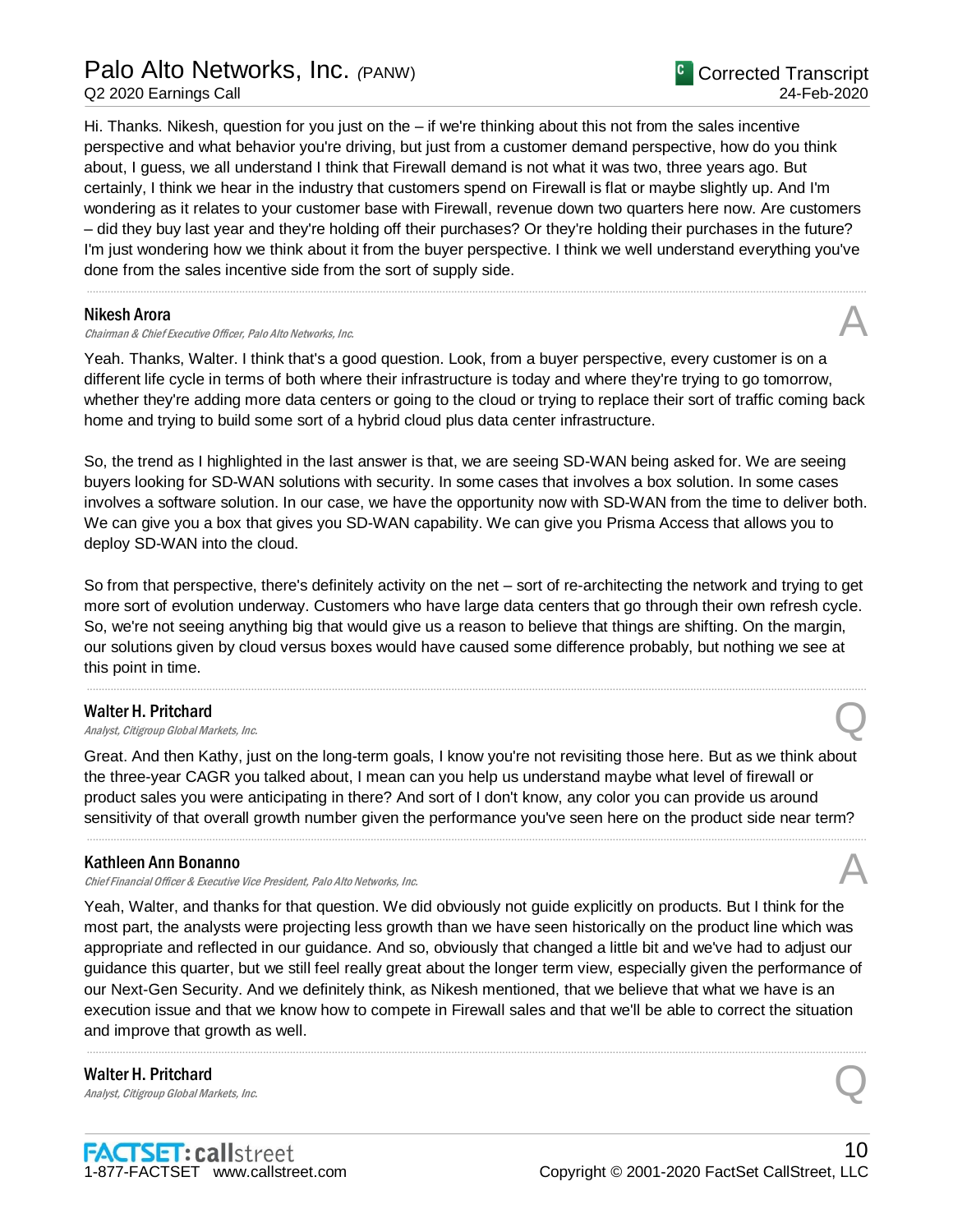Q2 2020 Earnings Call

Okay. Thanks for taking the questions.

**Operator**: And from JPMorgan, we'll move next to Sterling Auty.

### Matthew Parron

**Matthew Parron**<br>Analyst, JPMorgan Securities LLC

Hi, guys. This is Matt on for Sterling. Thanks for taking my question. If we're looking at product revenue, assuming that product revenue is just flat from here on out. How long do you guys think it would take to get the Next-Gen Security to parity with that revenue run rate? Thanks.

.....................................................................................................................................................................................................................................................................

.....................................................................................................................................................................................................................................................................

.....................................................................................................................................................................................................................................................................

## Nikesh Arora

Chairman & Chief Executive Officer, Palo Alto Networks, Inc.

You know what, I'm going to let Kathy answer the parity question, but I will tell you from our product revenue forecast, we've looked at the pipeline and looked at the early indicators, we think that Q3 is going to continue to be tough but we should be able to get to positive growth by Q4. And our teams are hard at work to make sure that we reverse these trends and that next year we're back to at-market or above-market growth in the Firewall space.

In terms of how long it takes for parity for NGS, I think that's a math problem. If you look at our forecast we've given you for NGS and look at our Firewall forecast, you should be able to derive that answer. I'm going to let Kathy answer that question in case.

.....................................................................................................................................................................................................................................................................

.....................................................................................................................................................................................................................................................................

## Kathleen Ann Bonanno

Chief Financial Officer & Executive Vice President, Palo Alto Networks, Inc.

And I really don't have much more to add. That was a great answer, Nikesh.

#### Matthew Parron

**Matthew Parron**<br>Analyst, JPMorgan Securities LLC

Great, great. Thanks for that. And then just one follow-up. Geographically, it looks like there are some issues in the year. Are there any macro impacts or anything that you guys can point to geographically?

.....................................................................................................................................................................................................................................................................

## Nikesh Arora

Chairman & Chief Executive Officer, Palo Alto Networks, Inc.

No again, I think on a geographic basis, there is no trend thing. As you know that Europe and Asia generally have lagged the cloud trend globally, but they're slowly getting onboard. We're seeing companies in Europe also talk about hybrid cloud solutions, talk about thinking about changing network architectures. They generally lagged some of the US company in that context. So, we're seeing traction in different parts of the world of varying degrees.

So, no, I think the market is only going to get bigger on an international basis. And as Kathy said, we're all watching the coronavirus thing, you all look at the market today. I think whatever impact happens because that will happen across the industry will not be specific to any one company, but we have some – we might have less exposure compared to others but I think that will be more of a global impact around that trend.

.....................................................................................................................................................................................................................................................................

#### Matthew Parron

**Matthew Parron**<br>Analyst, JPMorgan Securities LLC

Great. Thanks, guys. Appreciate the color.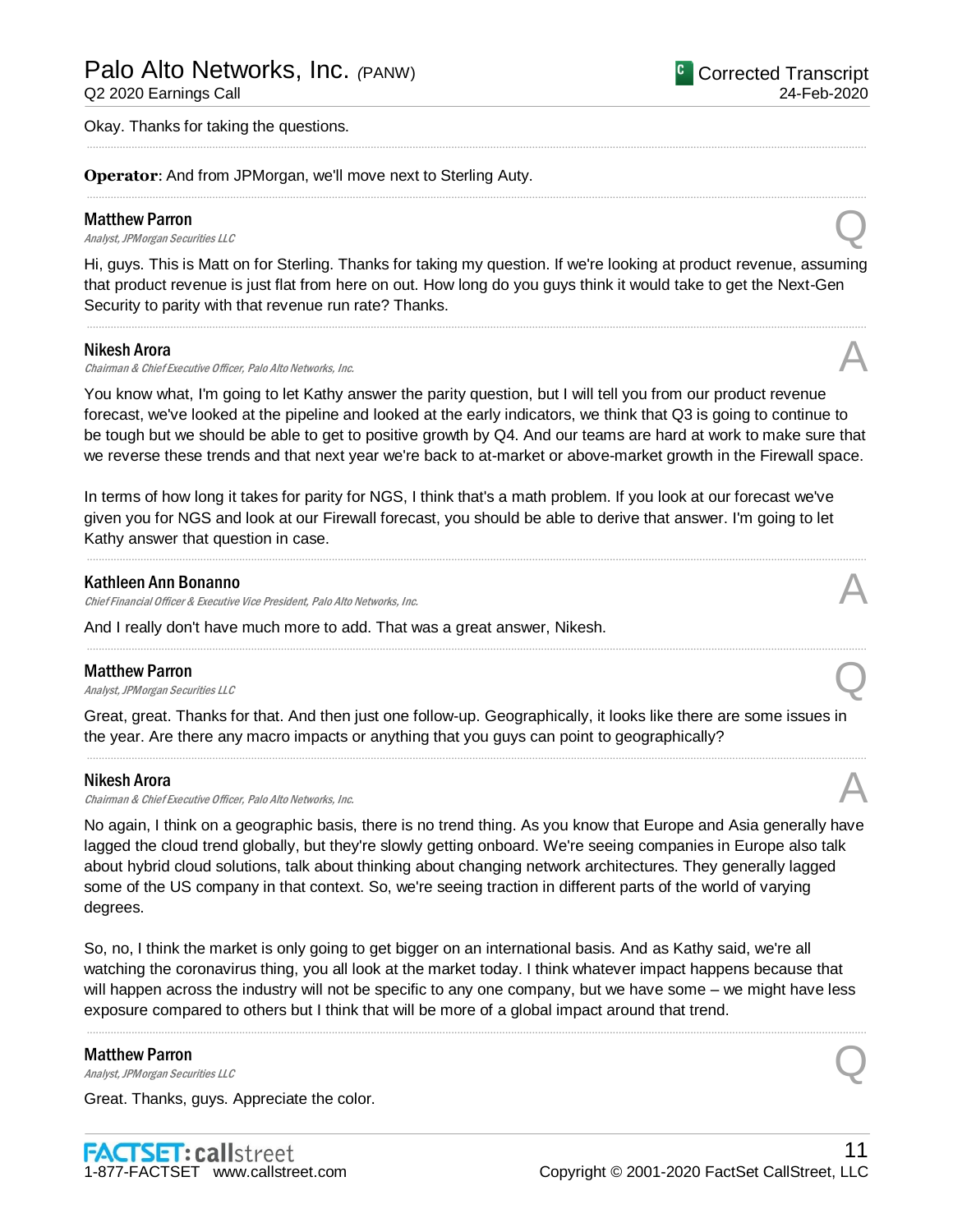**Operator**: We'll move next to Karl Keirstead with Deutsche Bank.

#### Karl E. Keirstead

**Karl E. Keirstead**<br>Analyst, Deutsche Bank Securities, Inc. Quality of the Control of the Bank Securities, Inc.

Thanks, Kathy. I just wanted to make sure just given the attention on the product revenue side that I understand the outlook for the second half where you said the product revenue growth should improve. So just to be clear, the year-over-year decline you anticipate in 3Q would – there'd still be a decline but less than negative nine. So, better than negative nine I should say. And then in the fourth quarter, you think the year-over-year growth rate for product could move positive. Is that correct? I just want to be clear that you anticipate negative nine is being the floor let's say?

.....................................................................................................................................................................................................................................................................

.....................................................................................................................................................................................................................................................................

| Kathleen Ann Bonanno<br>Chief Financial Officer & Executive Vice President, Palo Alto Networks, Inc.                                                                                                   |  |
|--------------------------------------------------------------------------------------------------------------------------------------------------------------------------------------------------------|--|
| Yes. That's correct, Karl.                                                                                                                                                                             |  |
| Karl E. Keirstead<br>Analyst, Deutsche Bank Securities, Inc.                                                                                                                                           |  |
| Okay, got it. And then maybe, Nik my other one                                                                                                                                                         |  |
| <b>Nikesh Arora</b><br>Chairman & Chief Executive Officer, Palo Alto Networks, Inc.                                                                                                                    |  |
| Not just [indiscernible] (00:31:16).                                                                                                                                                                   |  |
| Karl E. Keirstead<br>Analyst, Deutsche Bank Securities, Inc.                                                                                                                                           |  |
| Okay. Thank you, Nikesh.                                                                                                                                                                               |  |
| Kathleen Ann Bonanno<br>Chief Financial Officer & Executive Vice President, Palo Alto Networks, Inc.                                                                                                   |  |
| We both expect that.                                                                                                                                                                                   |  |
| Karl E. Keirstead<br>Analyst, Deutsche Bank Securities, Inc.                                                                                                                                           |  |
| Okay. Great. And just so I'm clear, the \$50 million litigation-related settlement was related to what, Kathy?                                                                                         |  |
| Kathleen Ann Bonanno<br>Chief Financial Officer & Executive Vice President, Palo Alto Networks, Inc.                                                                                                   |  |
| Yeah. We – the details of the settlement are confidential, so we won't be describing a lot in our Q or on this call,<br>but it was related to an IP settlement which is pretty common in the industry. |  |
| Karl E. Keirstead<br>Analyst, Deutsche Bank Securities, Inc.                                                                                                                                           |  |
| Okay. Got it. Okay. Terrific. Thank you.                                                                                                                                                               |  |

.....................................................................................................................................................................................................................................................................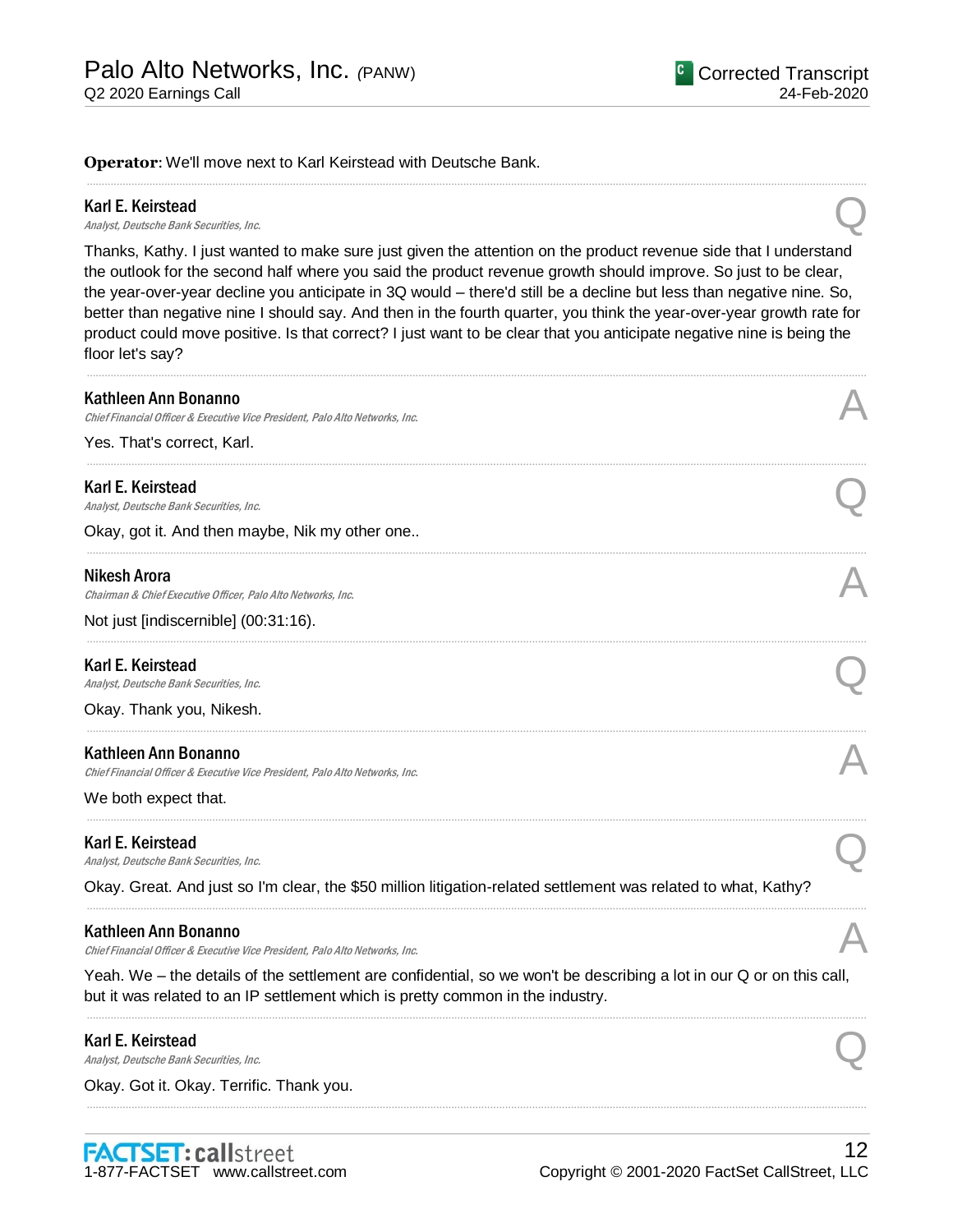**Operator**: From Raymond James, we'll move to Michael Turits.

#### Michael Turits

**Michael Turits**<br>Analyst, Raymond James & Associates, Inc.  $Q$ 

Hey, guys. Good evening. So, two competitive questions and then one on the incentives. So, can you be more specific Nikesh, about whether or not you're actually losing because you don't have any of the SD-WAN, it's just coming into play for you now? And what's going on in the market against Zscaler specifically for, let's call it cloud delivery network security competitively?

.....................................................................................................................................................................................................................................................................

.....................................................................................................................................................................................................................................................................

#### Nikesh Arora

Chairman & Chief Executive Officer, Palo Alto Networks, Inc.

All right. Well, let me start with the SD-WAN question, and I can try and give you some color on the network transformation architecture market. I generally prefer not to talk about other companies, because I don't understand their businesses as much as I understand ours. But on the SD-WAN front we are seeing customers require talk about SD-WAN. And remember, customers have a choice of taking best to read SD-WAN in the market which are independent players or taking that as part of an integrated firewall solution. And we've seen customers thoughtful either depending on the complexity of their needs for SD-WAN, which you're going to deploy it to across 10,000 sites, 8,000 sites you go get a specialist SD-WAN vendor, because he has a whole bunch of stuff that you want to deploy, configure and set up, which is a much more complex product that is not available in the market.

Sometimes customer's want to do a simpler architecture and just have the capability in their firewalls. And we're seeing a market for that too and that is the market we will be able to address with our evolution of our firewall capability, and we end up [indiscernible] (00:33:24) capability with the SD-WAN that we launched. So yes, we are seeing that need come in. Honestly, I've not seen many large deals in the market, where we've seen a competitive situation, where the customer says, I cannot solve this problem with the Palo Alto firewall, I'm going to go elsewhere. But clearly, other people are doing well. Now, that maybe some of the market segment issue, I haven't seen that much in the large enterprise space.

In terms of what it does to the network transformation market. Remember, let's say when I came to Palo Alto Networks, we had a product called GPCS which we deployed a lot of resources against and we worked really hard over the last 18 months. Lee and his team did a great job of launching Prisma Access and delivering it. We've had this product in the market almost only for three quarters. And in that three quarter timeframe, we have made some huge inroads with the very large customers that deployed very large deals. I highlighted some of the deals earlier in my prepared remarks and that was a large Prisma Access component with that deal.

So, a market where people weren't seeing us, we probably had more share, in a market where they did see us and we get deals, other people get less of that pie. It's one of our strongest pipelines in that space. We have a lot of expectations from that space. So, expect us to continue to be aggressive in the Southeast space, because we believe there we have one of the most comprehensive solutions. Was there a third part to your question?

.....................................................................................................................................................................................................................................................................

.....................................................................................................................................................................................................................................................................

#### Michael Turits

**Michael Turits**<br>Analyst, Raymond James & Associates, Inc.  $Q$ 

Yeah. That was off from the cash. My follow-up is, did you make any additional incremental changes to the incentive structures as you saw that things are taking longer this quarter?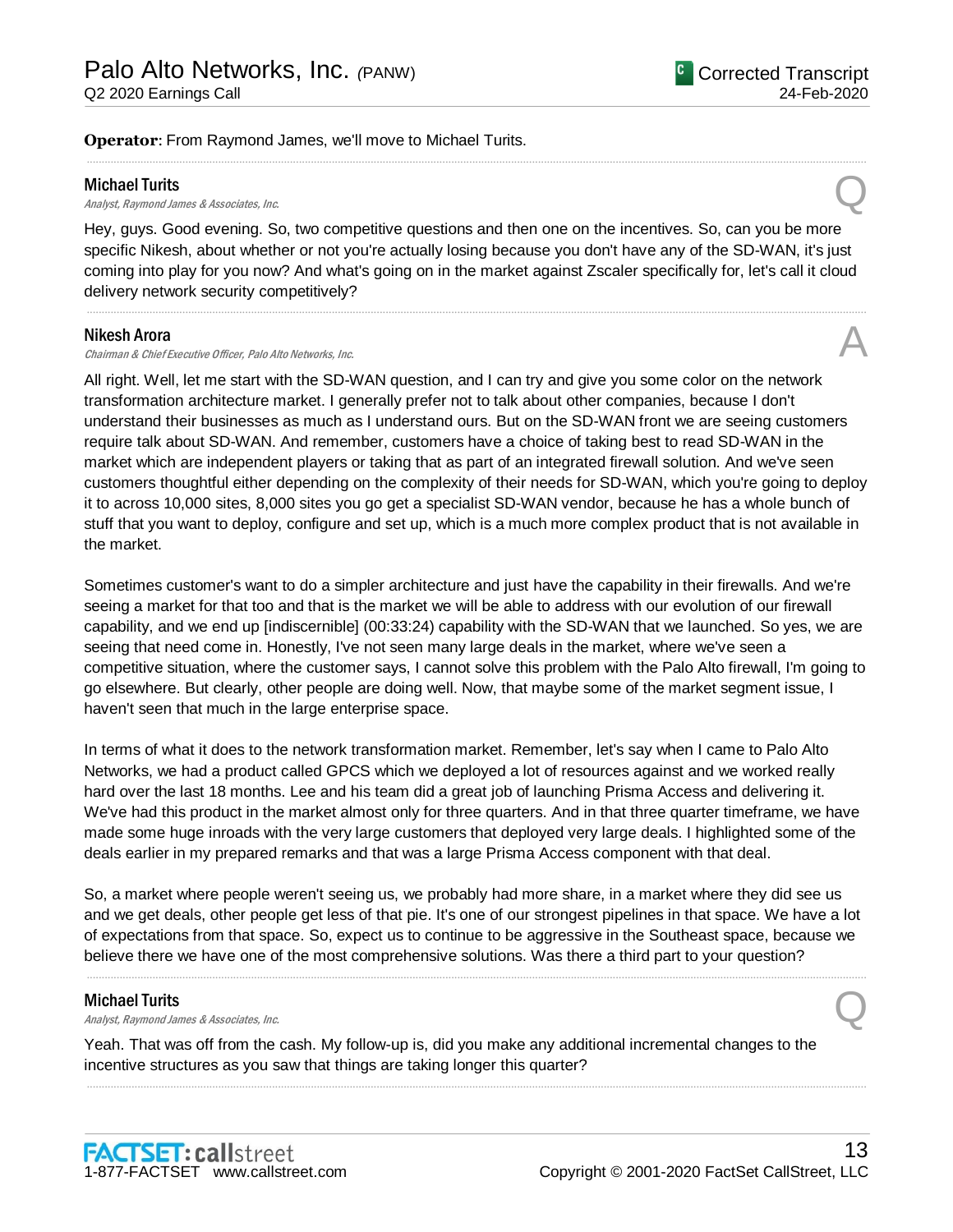### Nikesh Arora

Chairman & Chief Executive Officer, Palo Alto Networks, Inc.

Look, we have a very capable responsible intelligent sales team out there. And they understood the math when we did the math in the last year in terms of taking the multiples we gave them to go sell Prisma and Cortex and they did as we requested them to do. We have balanced those. We have a lot of scrutiny. We have a lot of inspections going on in the Firewall space, and our teams are responding. Honestly it takes time. Firewall cycle has a time element to it. And call it our misjudgment in the last quarter when we looked at the deals in the pipeline. We were being too optimistic that we could close a lot more of them in this quarter than we have been able to. The deals haven't gone away. They're just going to take time. And we're just trying to make sure that we are no longer setting unrealistic expectations of closing deals in our pipeline and giving a reasonable forecast both to you and setting the right expectations for our team.

.....................................................................................................................................................................................................................................................................

.....................................................................................................................................................................................................................................................................

.....................................................................................................................................................................................................................................................................

#### Michael Turits

**Michael Turits**<br>Analyst, Raymond James & Associates, Inc.  $Q$ 

Okay. Thanks, Nikesh.

**Operator:** We'll move next to Brent Thill with Jefferies.

## Howard Ma

**Howard Ma**<br>Analyst, Jefferies LLC

Hi. This is Howard on for Brent. Thanks for taking the questions. Nikesh in your prepared remarks you mentioned you had gathered feedback from about 100 key customers. Could you share some – any additional details around, I guess, customer requests for either more product functionality or flexibility or even on the pricing side. So, for example, is there any demand for a subscription pricing model for on-prem firewalls?

.....................................................................................................................................................................................................................................................................

## Nikesh Arora

Chairman & Chief Executive Officer, Palo Alto Networks, Inc.

Yeah. Thank you for the question. Look, I'll tell you a funny story. When I did the customer tour when I started Palo Alto Networks, I got a lot of curiosity meetings because people wanted to know who's this new guy coming to cybersecurity and wanted to talk to me. And I went there and talked about firewalls and I told them about all of our subscriptions and many of them were polite and listened to me nicely and nodded their heads. But they've been buying firewalls for 15 years. And it might have been new and exciting for me. They've been buying it for a long time. And the CIOs and CISOs were interested, but this wasn't top of mind.

What has changed in the last 18 months is that we talk about cloud transformation and how the cloud transformation has to be secured with Prisma Access and Prisma Cloud. We talk about their SOC how their SOC is getting too much data and then to make sense of that data to be able to be more secure. So now we're having real conversations where they want to talk about this transformation. And slowly and steadily it's emerging that we're one of the few companies which have those products and are committing to developing them further with our customers than anybody else in the market. And I would challenge the industry to show us who else is out there talking about these topics with their customers.

So, the conversations are really, really good. They're actually meaningful. We are seeing a lot of conversation in our network transformation. We are seeing a lot of conversation with customers who want to be in multiple clouds. One year ago, they were going to a single cloud. A year later, they found they have instances of different cloud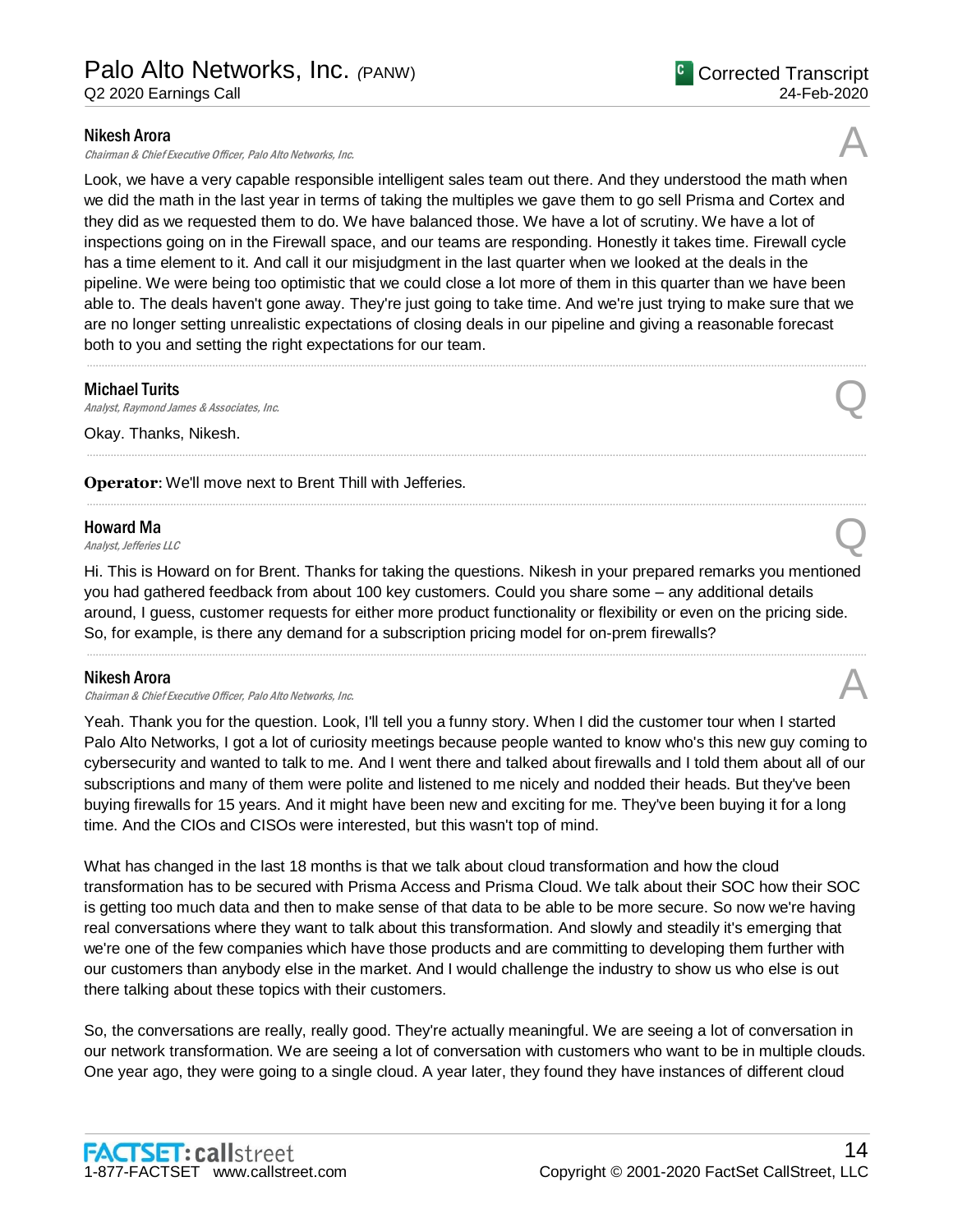infrastructures being used by different parts of the organization. So they want a multi-cloud security solution. So the conversations are changing in terms of what people are talking about.

In terms of what they want, I don't think you're going to see available on-prem firewalls anytime soon because there are many players in the space and customers have a motion and a way of buying these things and capitalizing them. So, yeah, if somebody wants it, I'm sure we can construct a financial solution for them that allows them to buy it that way. But honestly, we're not seeing demand for financial creativity to buy firewalls. I think there is going to be some conversations in the future about how these architectures over time need to be fungible that if I'm going to have a data center and a cloud install how do I make sure I can move things fungibly between them. And our teams are working hard at trying to understand that need and see if we need to make any forays in that direction.

.....................................................................................................................................................................................................................................................................

#### Howard Ma

**Howard Ma**<br>Analyst, Jefferies LLC

Okay. Thanks, Nikesh. That's really great color. I just had a related follow-up for Kathy. It seems like subscription billings were very strong and that's driven a lot by the Cortex XDR. And so if we were to get – product billings have performed in line with your expectations because the overall billings number was actually towards the highend of your guidance. And despite the full-year rev guide down, the billings is actually – you guys only guided it down \$20 million, \$30 million. So if we assume product was in line with expectations, would total billings have actually – could we have seen a billings raise?

.....................................................................................................................................................................................................................................................................

### Nikesh Arora

Chairman & Chief Executive Officer, Palo Alto Networks, Inc.

Well, I think that's a very good question and I'm going to let Kathy respond in a second, but I think this is a point I tried to highlight in my beginning of the remarks that our teams are really excited. We're delivering the billing numbers we have on tap. We're just delivering them in the wrong box as per your expectations. So, delivering them on Cortex and Prisma more aggressively than we expected and we're seeing a product mix. So, we're making it hold, which is interesting, which is a short-term financial impact, which changes our revenue and EPS in the very short term. But this is phenomenal news for the long-term. We have deferred revenues rising better than it has in the past. So, I will let Kathy add more color to that.

.....................................................................................................................................................................................................................................................................

## Kathleen Ann Bonanno

Chief Financial Officer & Executive Vice President, Palo Alto Networks, Inc. A

Yes. We've obviously been really thrilled with the strong subscription performance, not just NGS, but also our cash subscriptions are growing nicely. And we've introduced some new subscriptions, DNS and SD-WAN which is just very new. And in addition, we've introduced a Platinum support product as well. So, all of those are helping contribute to strong subscription growth, which we feel really terrific about obviously. So, look, we left our NGS full-year guidance the same. We didn't move that this time. But we are feeling really terrific about all of those numbers. And the product decline is certainly the driver of all of the change to our revenue and billings guidance.

.....................................................................................................................................................................................................................................................................

.....................................................................................................................................................................................................................................................................

.....................................................................................................................................................................................................................................................................

## Howard Ma

**Howard Ma**<br>Analyst, Jefferies LLC

Okay. Thanks a lot.

**Operator**: Moving on to Nehal Chokshi with Maxim Group.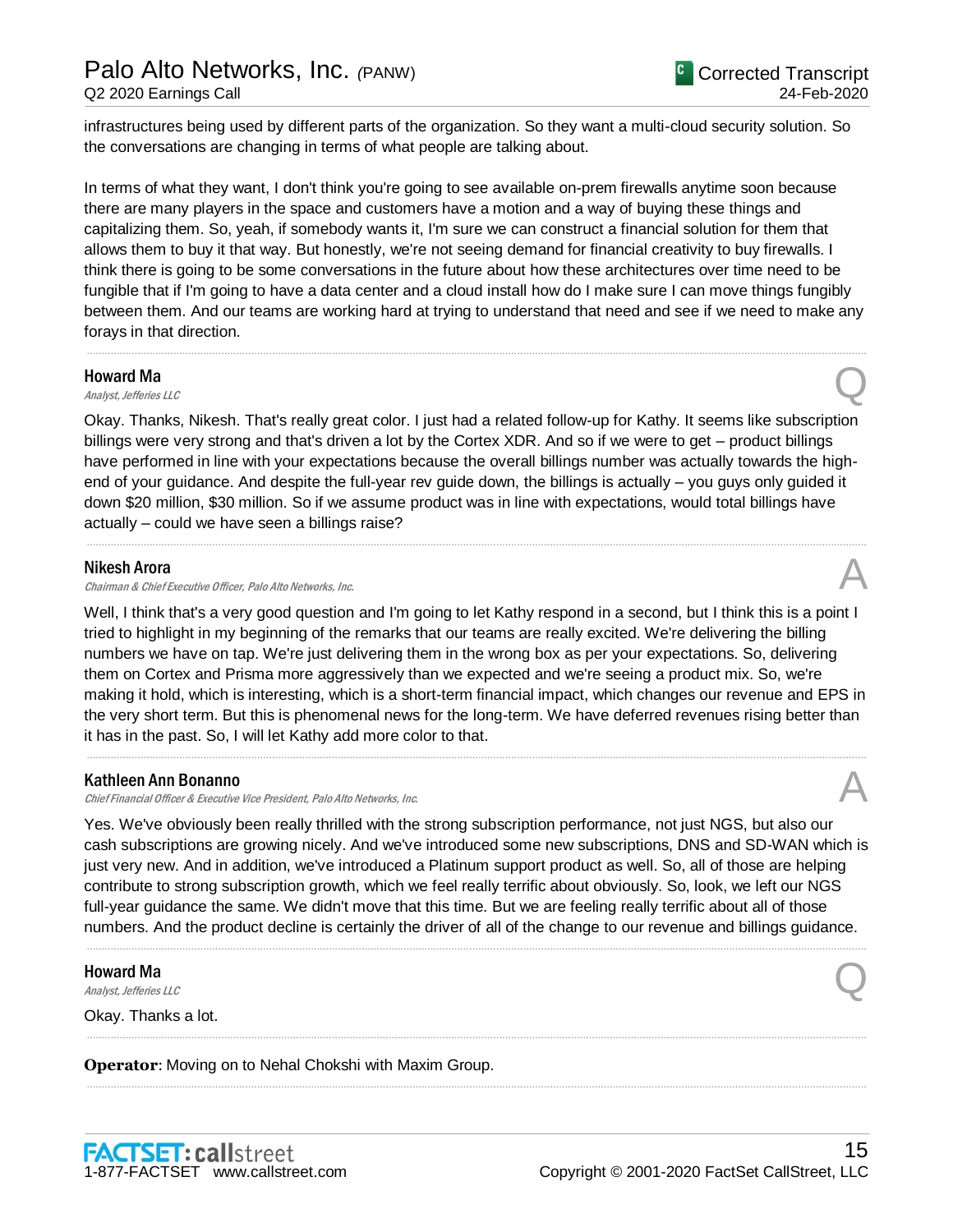## Nehal Sushil Chokshi Nehal Sushil Chokshi<br>Analyst, Maxim Group LLC

Yeah. Thank you. I'd like to ask about the accelerated share repurchase timing. And also, what has been the thinking on why have you only repurchased \$200 million to \$1 billion original share repurchase deployed so far?

### Nikesh Arora

Chairman & Chief Executive Officer, Palo Alto Networks, Inc.

Yeah, thanks for the question. Look, we have a 10b5-1 plan filed, which buys stock back out of \$1 billion authorization at certain levels. And when we looked at the strength of our billings, we look at the growth trajectory of the company and our comfort in the management team and we look to the product thing. We anticipated that you would not take kindly to our product execution issue. We think this is a very good company in the long-term. So, we feel the best thing we can do for our shareholders is to return capital by buying back shares, because we think they're very, very attractive at these levels.

.....................................................................................................................................................................................................................................................................

.....................................................................................................................................................................................................................................................................

#### Kathleen Ann Bonanno

Chief Financial Officer & Executive Vice President, Palo Alto Networks, Inc.

And it will take place in Q3.

#### Nikesh Arora

Chairman & Chief Executive Officer, Palo Alto Networks, Inc.

And if you look, we have \$3.5 billion of cash in our balance sheet. So, we've already outlined our M&A strategy which says we're going to be doing tuck-ins to our product strategy as opposed to try and go do any big M&A. So, from that perspective, we felt given that we generate close to \$1 billion of free cash flow every year, that gives us enough financial flexibility to be able to do this at this point in time.

.....................................................................................................................................................................................................................................................................

.....................................................................................................................................................................................................................................................................

.....................................................................................................................................................................................................................................................................

## Nehal Sushil Chokshi Nehal Sushil Chokshi<br>Analyst, Maxim Group LLC

Great. Thank you.

**Operator**: We'll hear next from Shaul Eyal with Oppenheimer.

## Yi Fu Lee

**Yi Fu Lee**<br>Analyst, Oppenheimer & Co., Inc. (Broker)  $Q$ 

Thank you for taking my question. This is in Yi in for Shaul. Just two quick questions. First one for Nikesh. I think you talked about in the prepared remarks that there're certain key indicators tracking expecting positively on the Firewall side. Nikesh, can you help us...?

## Kathleen Ann Bonanno

Chief Financial Officer & Executive Vice President, Palo Alto Networks, Inc.

See, we're having a hard time hearing you. Sorry, can you speak up? We're having a hard time hearing you.

.....................................................................................................................................................................................................................................................................

## Yi Fu Lee

**Yi Fu Lee**<br>Analyst, Oppenheimer & Co., Inc. (Broker)  $Q$ 









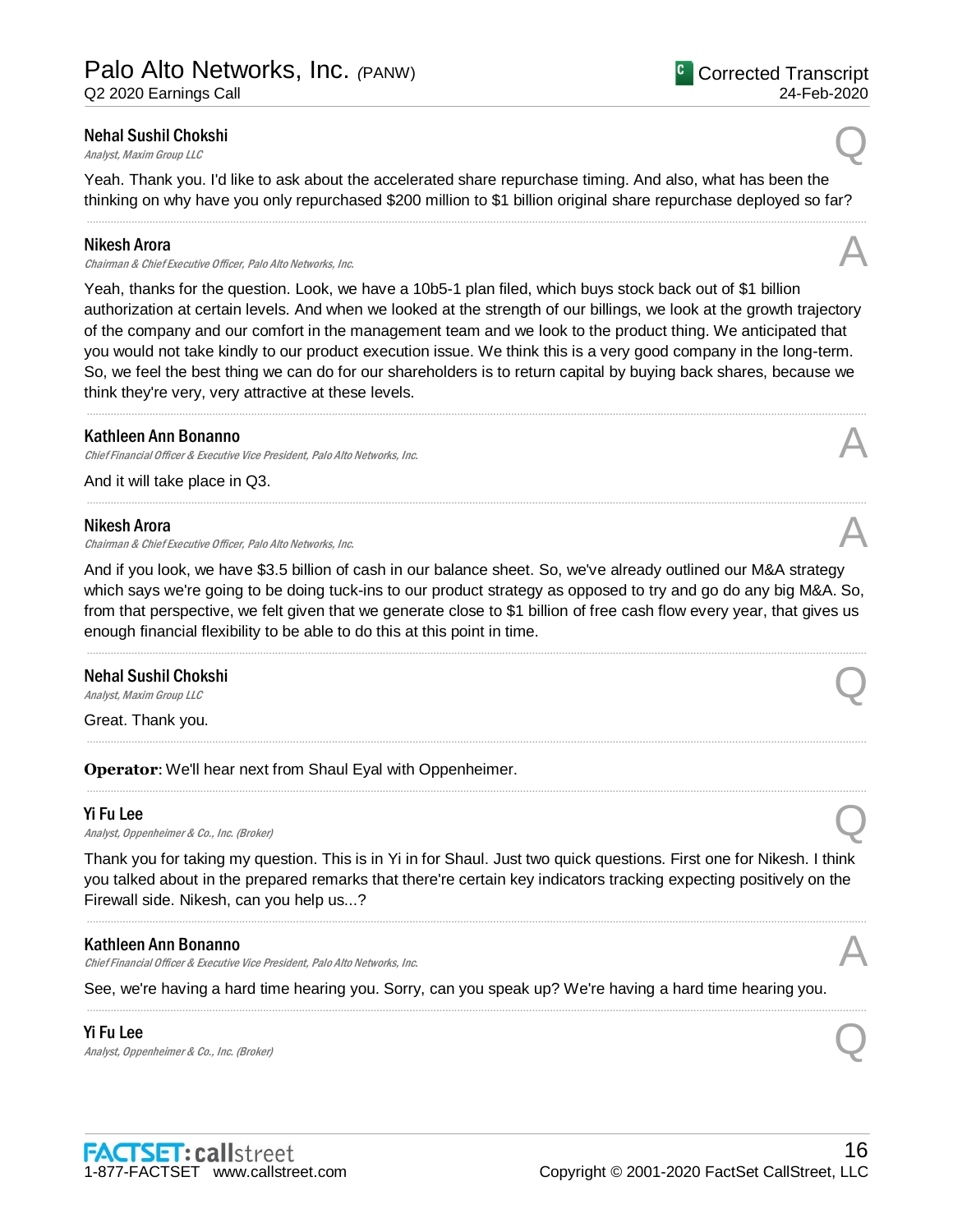Sorry, thank you for taking my question. This is Yi in for Shaul. Nikesh, I think on your prepared remarks you talked about there are some key indicators that's tracking positively on the firewall side. Can you elaborate on what are some of the metrics you're looking at?

.....................................................................................................................................................................................................................................................................

## Nikesh Arora

Chairman & Chief Executive Officer, Palo Alto Networks, Inc.

Yeah, look, as in any good sales organization, you have to look at your deals, you have to look at pipeline, you have to like your conversion capabilities, you have to look at the stages of deals that progress. You have to look at how many customers are evaluating your firewalls versus how many customers are up for refresh. So, we track all those metrics. And we're seeing positive indications of those metrics that our pipeline is robust.

And as I said, we are optimistic in this quarter that we've been able to close a lot more sooner than normal but we think they're going to take the normal time. But we are seeing those indicators trend up which gives us confidence about our Q3 and Q4 revival expectations from our product business. Albeit not as much as we had expected earlier, but we still believe that as somebody earlier asked this, minus 9% of trough, yes, we believe it's the trough. And we believe by Q4 we'll have – we'll be in positive territory and hopefully revive back to market plus growth next year.

.....................................................................................................................................................................................................................................................................

## Yi Fu Lee

**Yi Fu Lee**<br>Analyst, Oppenheimer & Co., Inc. (Broker)  $Q$ 

Thank you for that, Nikesh. And then a quick one for Kathy. On the geographic breakdown, I think you mentioned that EMEA and APAC lagged for the quarter. Any chance you could give us growth rate for the individual regions, US, EMEA and of course APAC? And maybe comment a little bit on the distribution pipeline going forward?

.....................................................................................................................................................................................................................................................................

## Kathleen Ann Bonanno

Chief Financial Officer & Executive Vice President, Palo Alto Networks, Inc.

Yeah. I'm sorry. I'm really struggling to hear you, but I think you asked for our revenue growth by geography. Is that correct?

.....................................................................................................................................................................................................................................................................

## Yi Fu Lee

**Yi Fu Lee**<br>Analyst, Oppenheimer & Co., Inc. (Broker)  $Q$ 

Yes, that's correct, Kathy. Whether the traditional breakdown in the US and EMEA as well as APAC. If we could get some color on the year-over-year growth rate. And maybe comment a little bit on the distribution channels going forward?

.....................................................................................................................................................................................................................................................................

.....................................................................................................................................................................................................................................................................

## Kathleen Ann Bonanno

Chief Financial Officer & Executive Vice President, Palo Alto Networks, Inc.

Yes. So, our growth by theater was 15% in the Americas, EMEA's growth was 12% and APAC was 20%.

## Yi Fu Lee

**Yi Fu Lee**<br>Analyst, Oppenheimer & Co., Inc. (Broker)  $Q$ 

Thanks, Kathy and Nikesh.

## Kathleen Ann Bonanno

Chief Financial Officer & Executive Vice President, Palo Alto Networks, Inc.

## Thank you.







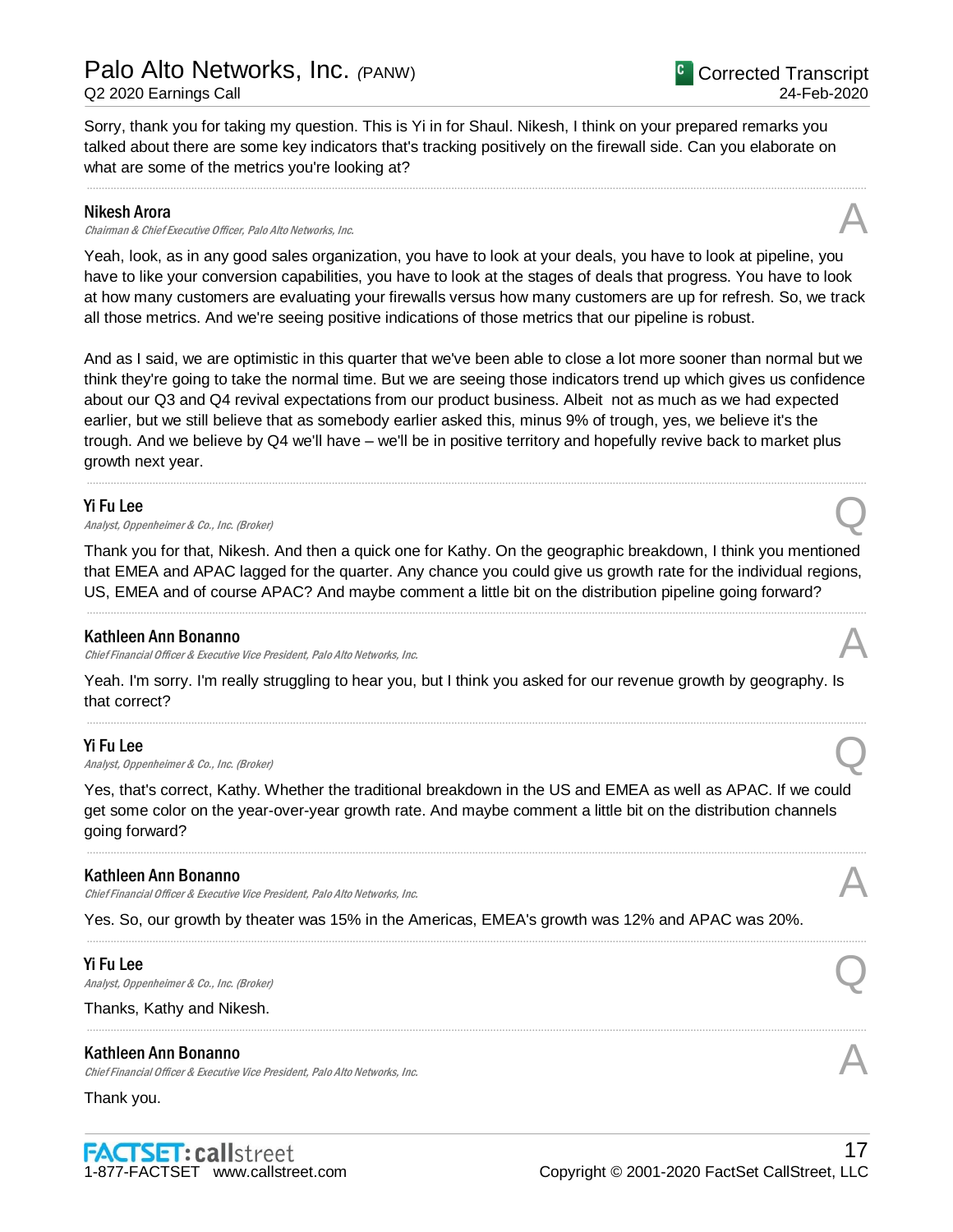**Operator**: And from Guggenheim Partners, we'll move next to Taz Koujalgi.

#### Imtiaz Koujalgi

**Imtiaz Koujalgi**<br>Analyst, Guggenheim Securities LLC

Hey, guys. Thanks for taking my question. I had a question on your guidance revision. So, Kathy, if I did my math right here, you're guiding down revenues by about \$90 million for the year but your billings are being guided down by only \$35 million. So, what's the offset given that you're guiding down part revenues up doing by \$90 million? And you're not even raising your next-gen billings guide. So what is the offset for billings versus the decline in product revenues?

.....................................................................................................................................................................................................................................................................

.....................................................................................................................................................................................................................................................................

#### Kathleen Ann Bonanno

Chief Financial Officer & Executive Vice President, Palo Alto Networks, Inc.

Yeah. As I mentioned in the response to the last question, we are seeing strong subscription growth. Not just in our NGS subscription, but also in our cash subscription including some of the newer subscriptions that we've launched which are contributing.

.....................................................................................................................................................................................................................................................................

.....................................................................................................................................................................................................................................................................

.....................................................................................................................................................................................................................................................................

#### Nikesh Arora

Chairman & Chief Executive Officer, Palo Alto Networks, Inc.

And will launch.

#### Kathleen Ann Bonanno

Chief Financial Officer & Executive Vice President, Palo Alto Networks, Inc. A

And will launch yeah in the future.

#### Imtiaz Koujalgi

**Imtiaz Koujalgi**<br>Analyst, Guggenheim Securities LLC

Got it. And then one second question. Just to clarify, you mentioned that part revenues would be offset in 4Q, right? Because if I do the math on your full year revenue guide and then assume typical seasonality on your support and subscription revenues, it still leads to negative product growth for obviously Q3 and also Q4. So, can you just clarify Q4 be – should we expect Q4 to be positive product growth?

.....................................................................................................................................................................................................................................................................

.....................................................................................................................................................................................................................................................................

.....................................................................................................................................................................................................................................................................

.....................................................................................................................................................................................................................................................................

.....................................................................................................................................................................................................................................................................

#### Kathleen Ann Bonanno

Chief Financial Officer & Executive Vice President, Palo Alto Networks, Inc.

Yes, we are expecting positive growth in Q4, positive product year-over-year revenue growth.

#### Imtiaz Koujalgi

**Imtiaz Koujalgi**<br>Analyst, Guggenheim Securities LLC

Got it. Thanks, Kathy.

#### Kathleen Ann Bonanno

Chief Financial Officer & Executive Vice President, Palo Alto Networks, Inc.

Yeah.

**Operator**: And Keith Bachman with Bank of Montreal has our next question.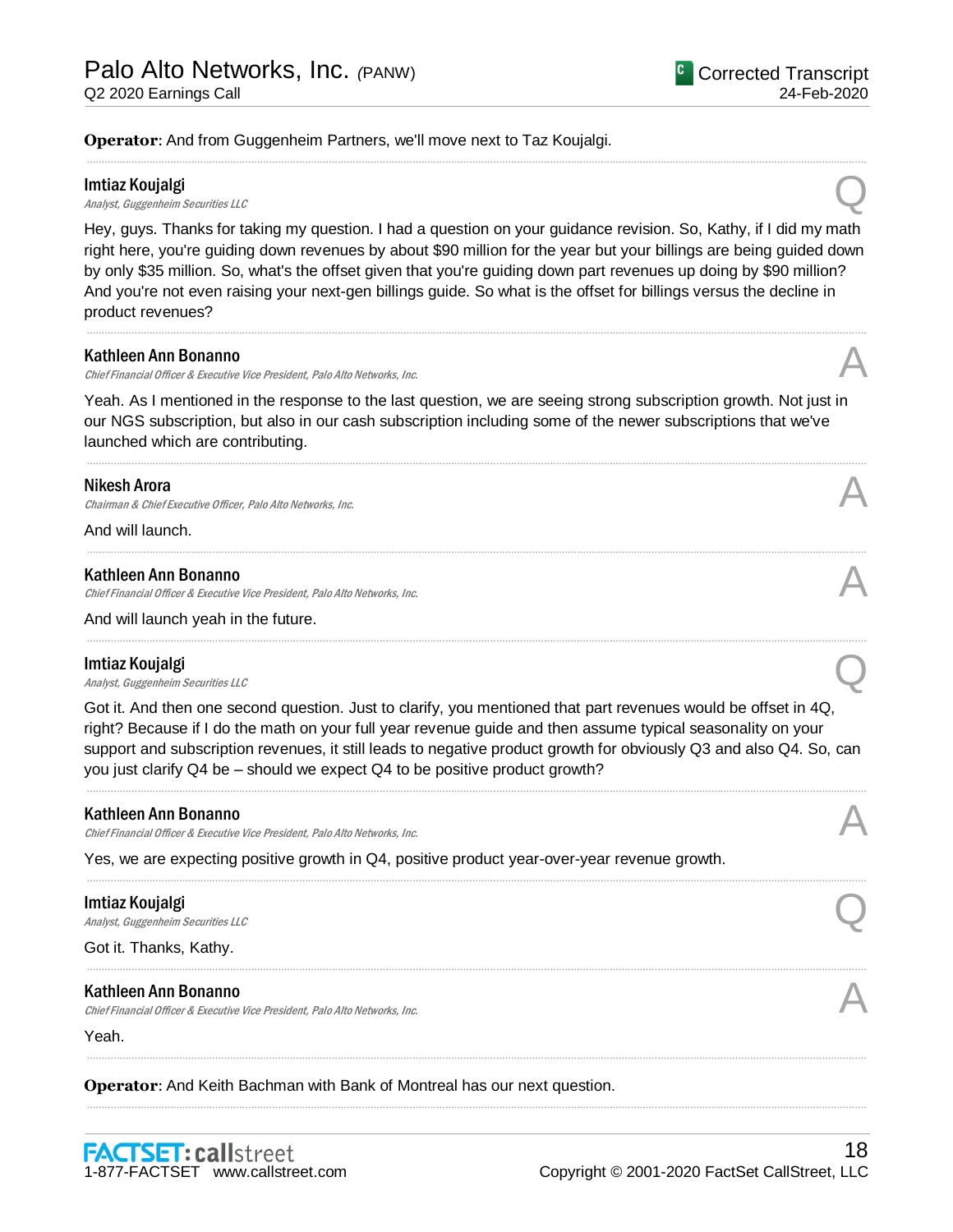**Keith Bachman**<br>Analyst, BMO Capital Markets Corp.  $Q$ 

Hi. Thank you very much. I have two questions I'm going to ask you currently. The first is, Palo Alto has had trouble establishing and then hitting targets. And so, while on the subscription side things have gone quite well, the performance of products has been very different. So, you're guiding to a lesser decline if you will in Q3 and then product growth in Q4. But what's the process that you think that you've either accrued upon or have more information because candidly you haven't been very effective at hitting targets. So, what's different now that gives you confidence in terms of a process or a higher discount rate so to speak on the targets that you established?

And then a corollary question is, I know you're saying this is more internal than external. But if you look at the growth rate between Fortinet product growth that are double-digit revenue growth and you're down 9%. So, it's a 20% spread on your product growth rates. It's just hard to believe that there's not competitive activities there. There are lots that are causing meaningful share loss. So, I just – one of the corollary question is, what gives you the confidence that you're not actually losing share and this is more internal and external? And that's it for me. Thank you.

.....................................................................................................................................................................................................................................................................

## Nikesh Arora

Chairman & Chief Executive Officer, Palo Alto Networks, Inc.

All right. Well, thank you for your questions. Yeah. Look, I think I'll repeat some of what I said. Last year, when we did our forecast, we would be delighted with some of the Next-Generation Security growth and we expected product growth to continue. And majority of that happened. But in Q4, we saw our product slowdown a bit. And we saw Next-Generation Security take up, because our teams have been focusing on generating a lot of commissions for themselves. And we look to the number in absolute. And as the prior analysts indicated, in absolute we are delivering the billings. We are still delivering industry-leading growth in cyber-security. There's no other company of our scale and size delivering the numbers that we are.

So, I know you're very focused on the product piece that's, but so are we let's focus on that. You talked about the competitive activity. I think it's unfair to look at spreads. These numbers are different. Fortinet has different revenue than we do. And absolutely, yes, there is still a spread. They operate in different segments, we operate in different segments. They've been seeing strength in SD-WAN. They've been seeing strength in the low end market where they compete in price. We've looked at the entire market. We inspect every deal, and we know every deal where we're competing with other people now. So, part of our competitive data is based on customerby-customer understanding, who we're competing with and if they're not. So two things. One is...

.....................................................................................................................................................................................................................................................................

#### Keith Bachman

**Keith Bachman**<br>Analyst, BMO Capital Markets Corp.  $Q$ 

Nikesh, just to jump in though, but in terms of the forecast you've missed the last two product forecast. Have you put a higher a bit more conservatism you think as we look out the next two quarters?

.....................................................................................................................................................................................................................................................................

.....................................................................................................................................................................................................................................................................

#### Nikesh Arora

Chairman & Chief Executive Officer, Palo Alto Networks, Inc.

Kathy, you want to say something?

## Kathleen Ann Bonanno

Chief Financial Officer & Executive Vice President, Palo Alto Networks, Inc.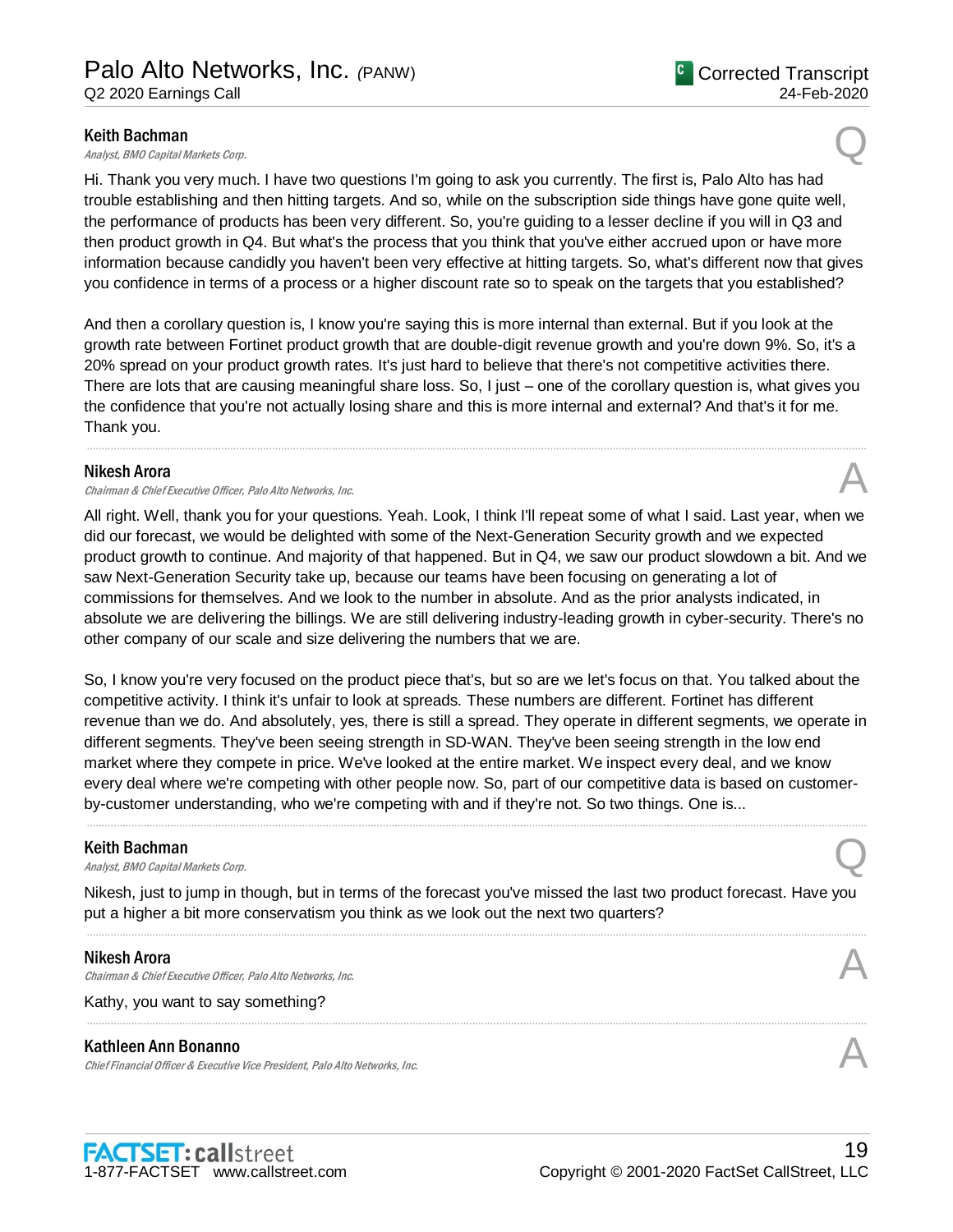20

Yeah. I just want to be clear that we haven't guided to product revenue. And I think if you go back and look at our history of actually when we've missed, you really don't find there are many quarters where we missed. And probably we do pretty well compared to most companies would be my guess.

.....................................................................................................................................................................................................................................................................

.....................................................................................................................................................................................................................................................................

.....................................................................................................................................................................................................................................................................

.....................................................................................................................................................................................................................................................................

### Nikesh Arora

Chairman & Chief Executive Officer, Palo Alto Networks, Inc.

All right.

Keith Bachman

**Keith Bachman**<br>Analyst, BMO Capital Markets Corp.  $Q$ 

Okay. I would seek before. Thank you.

**Operator**: We'll hear now from Patrick Colville with Arete Research.

#### Patrick Colville

**Patrick Colville**<br>Analyst, Arete Research Services LLP

Hi, there. Thank you for taking the question. I just want to talk about SD-WAN because that was the big launch back in December last year. And just wondering if you could share any anecdotes on SD-WAN kind of early feedback. And I guess, not to flog a dead horse's product stuff. But is that a contributing factor or just any color there would be great.

.....................................................................................................................................................................................................................................................................

### Nikesh Arora

Chairman & Chief Executive Officer, Palo Alto Networks, Inc.

Yeah. Look, as I mentioned, there is a lot of interest out of the market from an SD-WAN perspective, because remember there is a very large installed base of MPLS. And as people are going down the cloud journey, they are looking at the fact why do I need to bring all my traffic back home to my data center? Why can't I just send it from my branches, my remote offices, my other data centers straight to the cloud. And that is causing the SD-WAN conversation to happen. It's pretty standard now that people will replace that MPLS solution with Interac as well SD-WAN, but then they need security. So, with that as a background, since Lee is here on the call that I feel like he has to earn his keep as well. Lee, can you talk more about the SD-WAN market?

.....................................................................................................................................................................................................................................................................

## Lee Klarich

**Lee Klarich**<br>Chief Product Officer, Palo Alto Networks, Inc.

Sure, Nikesh. Happy to earn my keep. So, Patrick as you mentioned, SD-WAN was released in December. So, it's still very early days, but we are seeing a lot of interest, a lot of very positive reaction from customers. We have dozens of customers already that have deployed it. We – in the quarter, we had a multimillion dollar SD-WAN deployment, which gives us a lot of excitement to see the larger deals coming through as well. And I would say, even perhaps more exciting is that, while these additional deals and deployments are more of the do-it-yourself kind of variety, which is how the SD-WAN market has operated in the past, what we're hearing from our customers is that they really like our ability to combine this with Prisma Access in a more of sassy kind of variety of solution. Where we're providing the network and the networking and the security from the cloud and lighter weight branch deployments to connect to that cloud. That's the promise it's asking. We're getting a lot of very of very good feedback from customers about that is the future of how these architectures, these network transformation should happen.

.....................................................................................................................................................................................................................................................................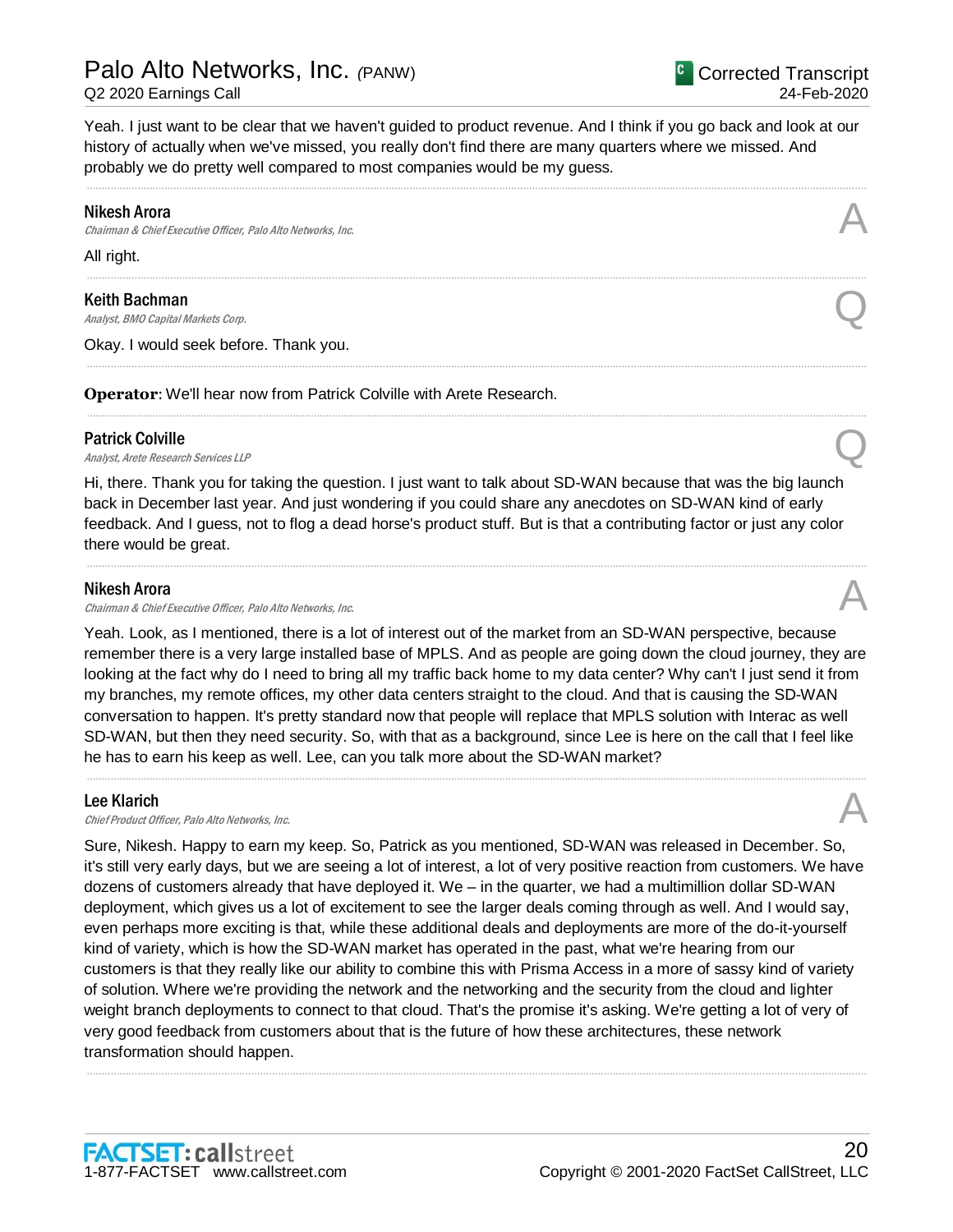### Patrick Colville

**Patrick Colville**<br>Analyst, Arete Research Services LLP

Great. And can I talk about internal segmentation? Because I do a bit of work speaking to CISOs. And one of the trends that I've been picking up of late is the ransomware, it's become increasingly prevalent threat. And the way to combat it has been increasing use of internal segmentation. So, wondering if you've seen that as well. And what kind of boxes people are buying to segment their networks internally?

.....................................................................................................................................................................................................................................................................

#### Lee Klarich

**Lee Klarich**<br>Chief Product Officer, Palo Alto Networks, Inc.  $\mathcal{A}$ 

Yeah. So, I actually separate those two things. Ransomware is a generally a solvable problem. And we have a number of ways of preventing ransomware from getting into a customer's enterprise to begin with. Segmentation can be a backstop to that, but to me segmentation is a much broader initiative that's focused more on building zero-trust architectures, designed around increasingly mobile workforce, increased number of devices, locations and devices, increasing cloud deployments, public cloud and SaaS deployments where customers as they have their enterprise architecture is transformed are looking to move to an increasingly zero trust architecture, which then leads down the path of needing to do better segmentation to have the right enforcement points in the right part of the network. We're very well suited for this because in that architecture, it's not just about a location device, it's about being able to build context-oriented policy everywhere and consistently. And we are unique, and have been unique for many years in ability to meet that requirement.

.....................................................................................................................................................................................................................................................................

.....................................................................................................................................................................................................................................................................

## Patrick Colville

**Patrick Colville**<br>Analyst, Arete Research Services LLP

Great. Thank you very much.

**Operator**: And from Mizuho, we'll hear from Gregg Moskowitz.

#### Gregg Moskowitz

Gregg Moskowitz<br>Analyst, Mizuho Securities USA LLC

Okay. Thank you very much, and good afternoon. So Nikesh, you mentioned earlier that product revenue would return to market growth in fiscal 2021. But as I think we all know, for many years, Palo Alto has been growing significantly above market rate. And I realize that you're taking out from the go-to-market issues. But can you shed some light on how you're thinking about your Firewall market share over a medium to longer-term basis? And then also, what do you think the Firewall market growth rate will look like over that period of time?

.....................................................................................................................................................................................................................................................................

#### Nikesh Arora

Chairman & Chief Executive Officer, Palo Alto Networks, Inc.

Oh, I thought I had you by saying we're going to market growth or better because I didn't want to predict the firewall market growth. But that's a very good question. Thank you. Look, the reason we're not expecting to grow faster than market from a share perspective because we believe we will be taking share. We will be taking share in the software form factor. Every solution that can solve – that is sold by a box by some of our competitors, we sold by VM. We sold by a container VM. We sold by a Prisma Access delivered by the cloud solution. All these things do not classify as product revenue in the way we report. All these things end up in next-generation security.

So, this is the trap, we fall into in terms of how you recognize box sales versus software sales and the transition companies like ours have to go so. So yes, we definitely expect to be taking market share from everybody else. We think that we'll be recommending software solutions to our customers with SD-WAN with VMs for the cloud,



# .....................................................................................................................................................................................................................................................................

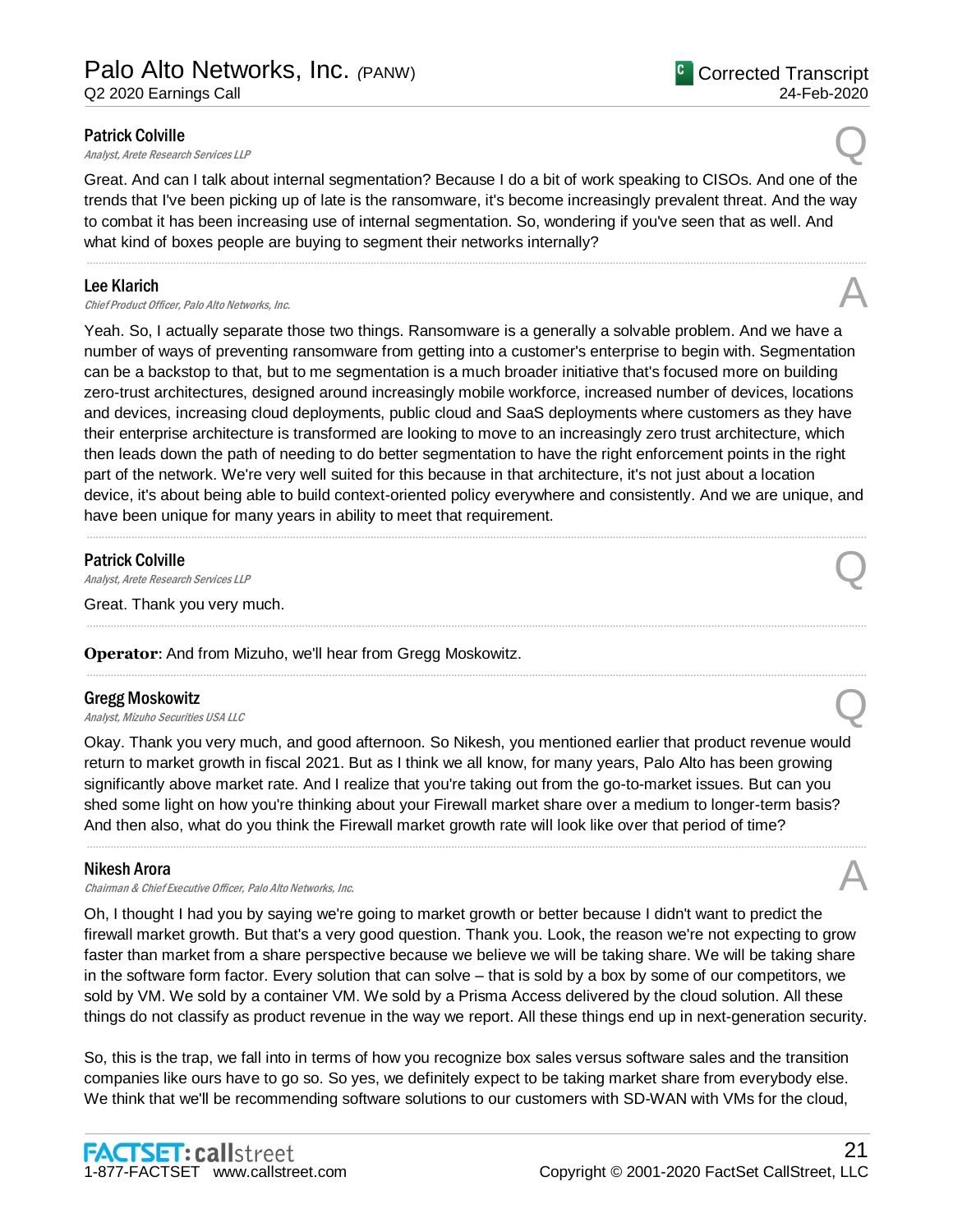with container VMs s for containers. But they're not going to follow the product box. So, I believe I can sustain product growth at market levels? Yes, which means, I have a lot of new share and the market on my boxes and I will take share with software form factors because most transitions are being discussed in software form factors and not as straightforward replace the box A with box B.

## ..................................................................................................................................................................................................................................................................... Gregg Moskowitz Gregg Moskowitz<br>Analyst, Mizuho Securities USA LLC Okay. That's helpful. Thanks, Nikesh. And then just a follow-up for Kathy. Can you comment just on how discounting rates were this quarter? And related to that, was there any pushback at all from customers or from the channel on the recent appliance price increases? Thank you. ..................................................................................................................................................................................................................................................................... Kathleen Ann Bonanno Chief Financial Officer & Executive Vice President, Palo Alto Networks, Inc. A Sorry what were the rates you asked me about? ..................................................................................................................................................................................................................................................................... Gregg Moskowitz Gregg Moskowitz<br>Analyst, Mizuho Securities USA LLC Sorry, Kathy? ..................................................................................................................................................................................................................................................................... Kathleen Ann Bonanno Chief Financial Officer & Executive Vice President, Palo Alto Networks, Inc. Sorry, you asked me about discount rates? ..................................................................................................................................................................................................................................................................... Gregg Moskowitz Gregg Moskowitz<br>Analyst, Mizuho Securities USA LLC Correct. And just if there's any pushback from customers on the recent appliance price increases? ..................................................................................................................................................................................................................................................................... Kathleen Ann Bonanno Chief Financial Officer & Executive Vice President, Palo Alto Networks, Inc. Yes, we did see a small uptick in our discount rates this quarter. We feel like on the balance with the price increase that we took on product, we were still at least on par maybe a little bit better off with the price increase. ..................................................................................................................................................................................................................................................................... Gregg Moskowitz Gregg Moskowitz<br>Analyst, Mizuho Securities USA LLC Okay. Thank you. ..................................................................................................................................................................................................................................................................... Kathleen Ann Bonanno

.....................................................................................................................................................................................................................................................................

.....................................................................................................................................................................................................................................................................

Chief Financial Officer & Executive Vice President, Palo Alto Networks, Inc. A

Yeah.

**Operator**: Our final question today will be from Gray Powell with BTIG.

## Gray Powell Gray Powell  $\bigotimes$  *Analyst, BTIG LLC*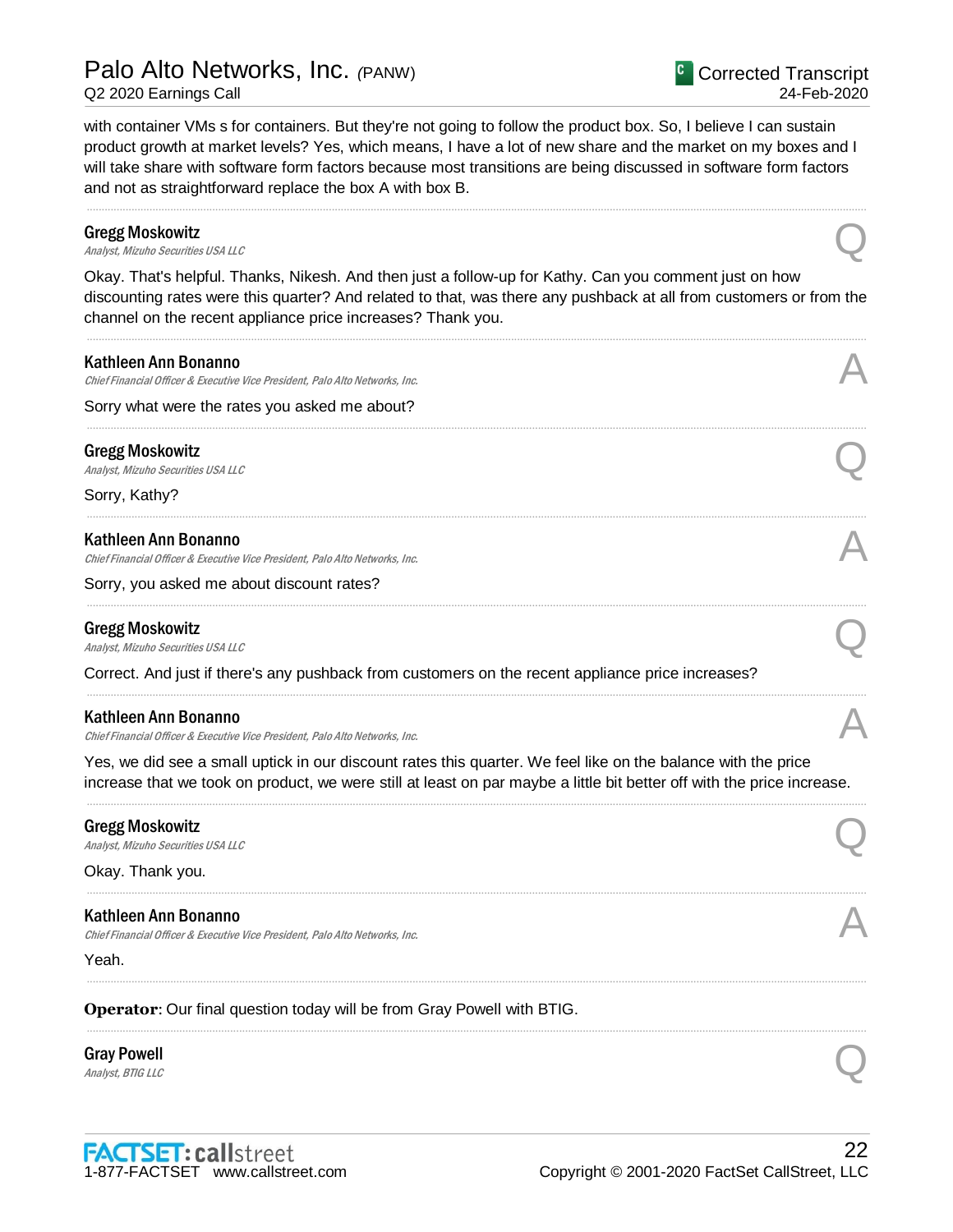## Palo Alto Networks, Inc. *(*PANW)

Q2 2020 Earnings Call

Great. Thanks for marking me in. Yeah, I just had a quick one. So, how should we think about the growth rate of attached subscriptions given what's going on in the product side? And then, what do you see as the key levers to drive that component of the business going forward? Thanks.

.....................................................................................................................................................................................................................................................................

## Kathleen Ann Bonanno

Chief Financial Officer & Executive Vice President, Palo Alto Networks, Inc.

Yeah. Well, our attach subscriptions have obviously performed really well in the most recent quarter along with the NGS subscription growth as I've already talked about. The reality is, we've sold a number of enterprise agreements which customers buy our subscriptions in advance and then they tend to buy more product as time goes on that's sort of part of the agreement that we strike with them. And so, we are expecting subscription growth to continue to be strong with the new subscriptions that we're adding and with continued strong attach rates. And then as we return product growth to higher levels, obviously that will help with the general attached subscriptions as well.

.....................................................................................................................................................................................................................................................................

## Gray Powell Gray Powell  $\bigotimes$  *Analyst, BTIG LLC*

Got it. I guess, what I was trying to get at would be with the new subscriptions coming online, should attach subscription be faster than maintenance?

I'm sorry. I'm good.

**Operator**: Thank you. And everyone, I'll turn the conference back to you all for closing remarks.

## Nikesh Arora

Chairman & Chief Executive Officer, Palo Alto Networks, Inc.

Thank you. Before I close, I want to thank everybody again for joining us. We look forward to seeing many of you at RSA and an upcoming investor conferences. But I also would like to thank our customers, our partners and most importantly, our employees around the world who worked hard to deliver the quarter. Thank you everyone. Have a great evening.

.....................................................................................................................................................................................................................................................................

.....................................................................................................................................................................................................................................................................